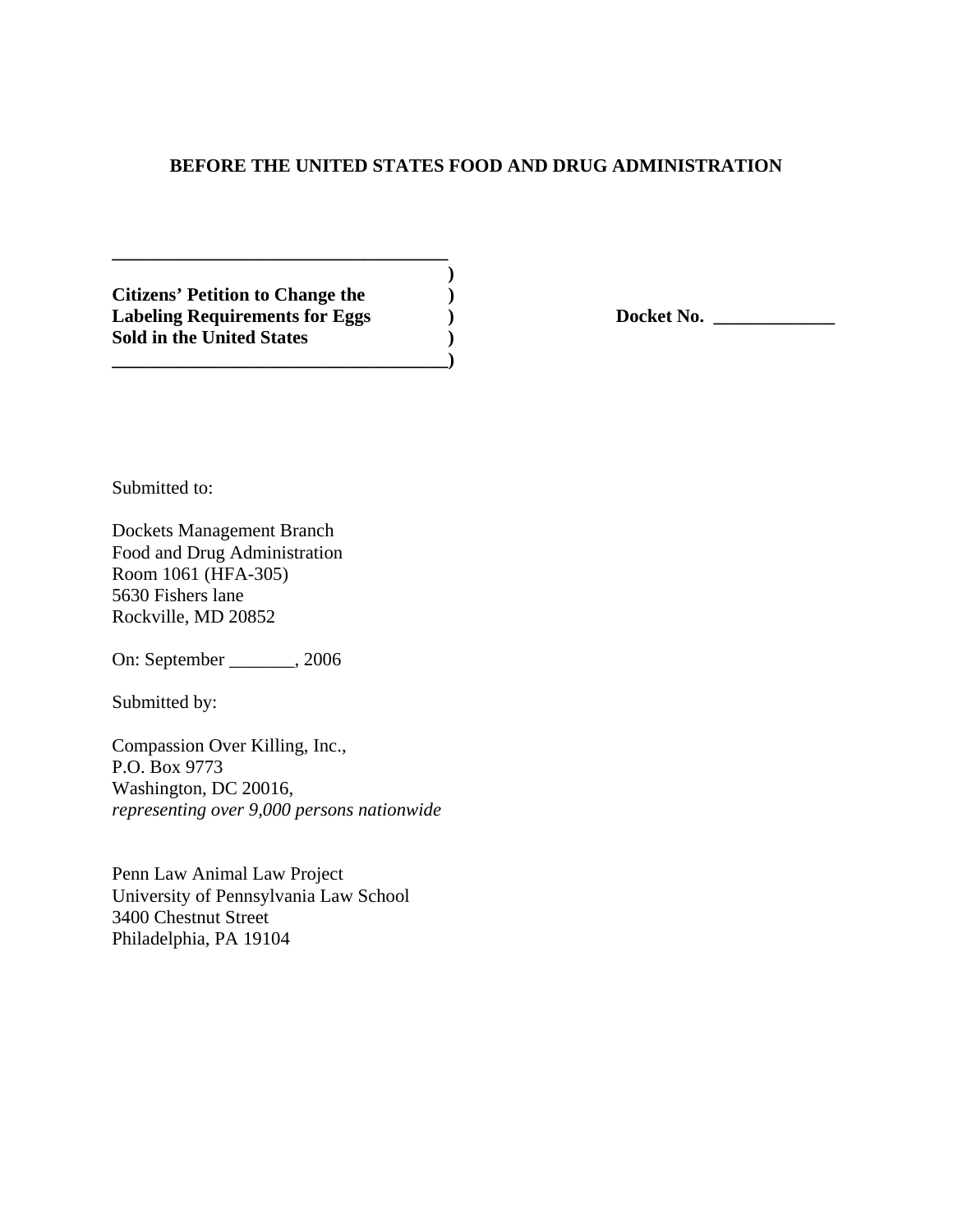# **Citizen Petition**

The undersigned<sup>[1](#page-1-0)</sup> submit this petition pursuant to the Administrative Procedure Act, specifically 21 U.S.C. sections 321(n), 331, 343, and 371, and the Fair Packaging and Labeling Act ("FPLA"), as amended, specifically, 15 U.S.C. sections 1452, 1453, and 1454, to request that the Food and Drug Administration ("FDA") take regulatory action to revise the labeling requirements for eggs sold in the United States.

#### **Introduction**

The labeling of shell  $eggs<sup>2</sup>$  $eggs<sup>2</sup>$  $eggs<sup>2</sup>$  in the United States today fails to reveal to consumers certain material facts which substantially influence their purchasing decisions. Furthermore, following a recent increase in consumer interest regarding egg production method,<sup>[3](#page-1-2)</sup> egg labels now commonly employ misleading express and implied claims, which result in a material and significant difference between the product sold and what it purports to be.

A 2000 Zogby International poll of American adults revealed that 86.2% of those polled

found the common egg industry practice of confining egg-laying hens in densely crowded cages

<span id="page-1-0"></span><sup>&</sup>lt;sup>1</sup> Petitioner Compassion Over Killing, Inc. is a nonprofit animal advocacy organization based in Washington, D.C., representing over 9,000 individual consumers nationwide that among other things seeks to correct misleading advertising and educate consumers regarding food production methods. Petitioner Penn Law Animal Law Project is a student-led pro bono project at the University of Pennsylvania Law School, working on legal projects with the goals of improving the lives and legal status of animals and encouraging animal advocacy by supporting advocates and educating the public – including advocating for regulations that would ensure consumers have access to information about how animals are treated during egg production.

<span id="page-1-1"></span><sup>2</sup> The term "shell eggs" is used to indicate eggs in their shells as opposed to egg products such as Egg Beaters™. *See Scrambled Labels: Egg Production in the United States,* CONSUMERS UNION, *at* [http://www.eco](http://www.eco-labels.org/feature.cfm?FeatureID=1&isPast=1)[labels.org/feature.cfm?FeatureID=1&isPast=1](http://www.eco-labels.org/feature.cfm?FeatureID=1&isPast=1) (last visited Sept. 8, 2006). Ex. 1. The terms "egg[s]" and "shell

egg[s]" will be used interchangeably in this petition,

<span id="page-1-2"></span><sup>&</sup>lt;sup>3</sup> A recent investigation by Golin/Harris International, Inc., commissioned by the egg industry group United Egg Producers, indicates that 50% of consumers consider production method important when choosing between food products, while 51% admit they have little knowledge about the actual production practices. *Laying Out the Facts™*, GOLIN/HARRIS INTERNATIONAL, 2004, *at*

<http://www.meatami.com/Content/PressCenter/AnimalCarePresentations/Head.pdf>(last visited Sept. 18, 2006), Ex. 2. According to the American Humane Association, 44% of consumers would pay 5% more for food products that provide assurances that animals were "humanely raised." *Free Farmed™ Certification Questions & Answers,*  AMERICAN HUMANE ASSOCIATION, *at* 

http://www.americanhumane.org/site/PageServer?pagename=pa\_farm\_animals\_ff\_q\_and\_a (last visited Sept. 8, 2006) (citing 1999 survey by Animal Industry Foundation), Ex 3.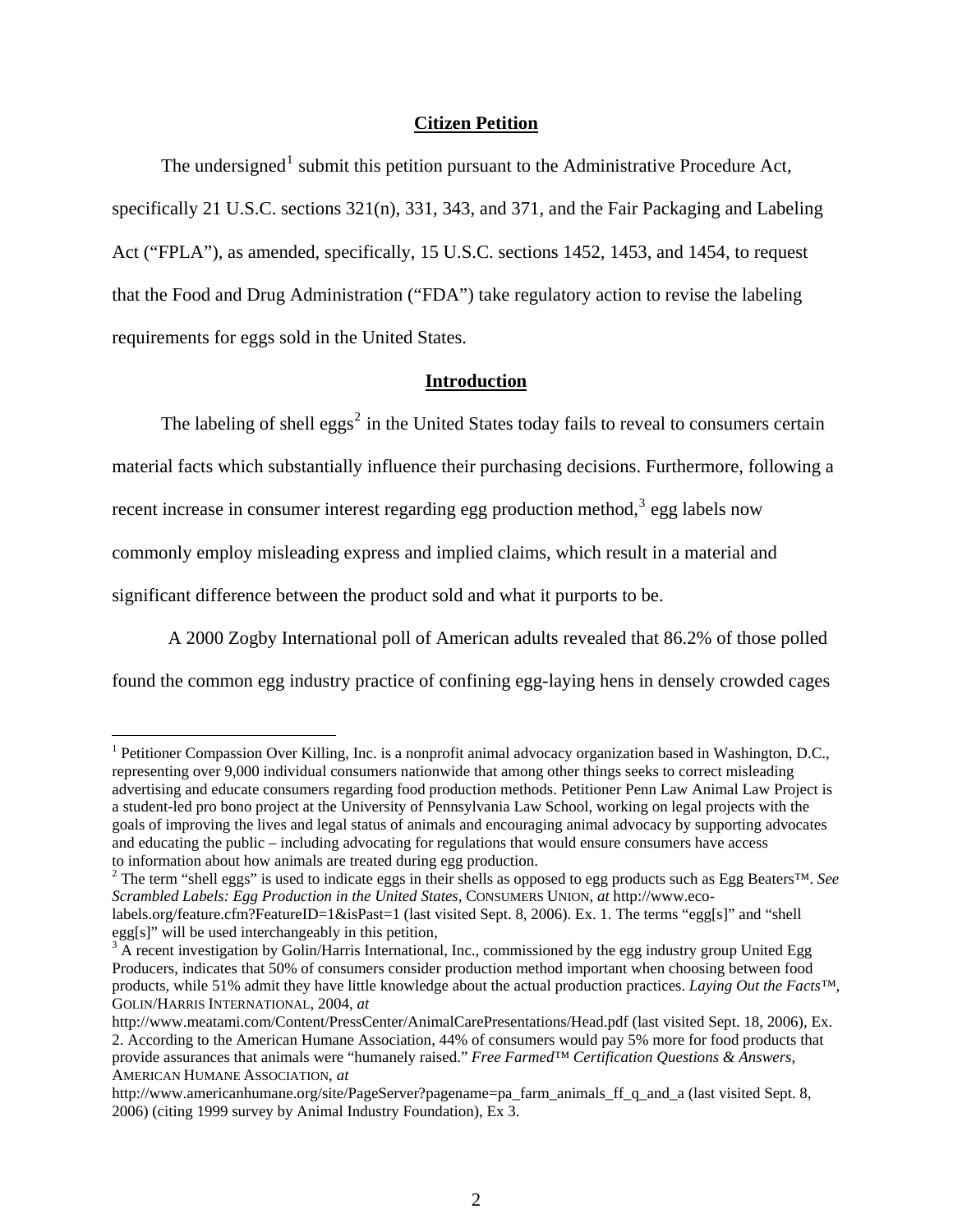to be unacceptable.<sup>[4](#page-2-0)</sup> Actual egg production methods are in conflict with public opinion; more than 98% of eggs produced and sold in the U.S. come from birds confined in cages.<sup>[5](#page-2-1)</sup> Furthermore, a recent study on behalf of the United Egg Producers revealed that while half of those polled consider production methods important when making purchasing decisions, 51% admit they have little knowledge of actual production practices, <sup>[6](#page-2-2)</sup> necessitating clear and fair labeling to remedy this discrepancy. Moreover, several surveys have shown, and the United States Department of Agriculture ("USDA") has confirmed, that consumers nationwide are willing to pay substantially more for egg products represented to them as produced under standards that ensure some form of animal welfare.<sup>[7](#page-2-3)</sup> In 2001, the USDA, in its "International Egg and Poultry Review," discussed the impact of consumers' animal welfare concerns on the industry, noting that "[a]nother key issue affecting egg production worldwide concerns animal welfare and the ethical treatment of animals."<sup>[8](#page-2-4)</sup> Given the fact that the public is both unfamiliar with egg production methods and considers them important enough to their purchasing decisions that they will pay more for eggs with perceived higher welfare standards, clear and truthful

<span id="page-2-2"></span><sup>6</sup> *Id.*; *Laying Out the Facts™*, GOLIN/HARRIS INTERNATIONAL, 2004, *at*

<span id="page-2-0"></span><sup>4</sup> *Poll: U.S. Citizens Support Humane Treatment for Egg-Laying Hens*, REUTERS, CNN, Sept. 20, 2000, *at* <http://archives.cnn.com/2000/FOOD/news/09/20/food.hens.reut/index.html> (last visited Sept. 11, 2006), Ex. 4 and E-mail from Rebecca Wittman, Zogby International, to Gene Bauston, President, Farm Sanctuary (Sept. 18, 2000), Ex. 4A.

<span id="page-2-1"></span><sup>5</sup> *Industry History*, UNITED EGG PRODUCERS CERTIFIED, *at* <http://www.uepcertified.com/industryhistory.html>(last visited Sept. 8, 2006), Ex. 5.

<http://www.meatami.com/Content/PressCenter/AnimalCarePresentations/Head.pdf>(last visited Sept. 18, 2006), Ex. 2.

<span id="page-2-3"></span><sup>7</sup> *See, e.g., Poll: U.S. Citizens Support Humane Treatment for Egg-Laying Hens*, REUTERS, CNN, Sept. 20, 2000, *at* <http://archives.cnn.com/2000/FOOD/news/09/20/food.hens.reut/index.html> (last visited Sept. 11, 2006) (indicating that 80.7 % of respondents to 2000 survey by Zogby International would pay more for eggs from chickens raised in humane manner), Ex. 4 and E-mail from Rebecca Wittman, Zogby International, to Gene Bauston, President, Farm Sanctuary (Sept. 18, 2000), Ex. 4A.; *Laying Out the Facts™*, GOLIN/HARRIS INTERNATIONAL, 2004, *at*

<http://www.meatami.com/Content/PressCenter/AnimalCarePresentations/Head.pdf>(last visited Sept. 18, 2006), Ex. 2 (indicating that 75% of American consumers "will choose food products certified as protecting animal care over those that are not"), Ex. 2; [67 Fed. Reg. 79,552 at 79,554 \(Dec. 30, 2002\)](http://web2.westlaw.com/find/default.wl?DocName=67FR79552&FindType=Y&ReferencePositionType=S&ReferencePosition=79552&AP=&fn=_top&rs=WLW6.08&mt=LawSchoolPractitioner&vr=2.0&sv=Split) ("Since some consumers prefer products from animals that have been raised using [free range] production practices, producers may seek to improve their returns by appealing to such market niches"), Ex. 6.

<span id="page-2-4"></span><sup>8</sup> *Tariff and Non-tariff Barriers*, INT'L EGG & POULTRY REV. (U.S. Dep't of Agric.), Nov.13, 2001 at 1, *available at* <http://www.ams.usda.gov/POULTRY/mncs/InternationalPoultryandEgg/2001Reports/x111301.pdf>(last visited Sept. 11, 2006), Ex. 7.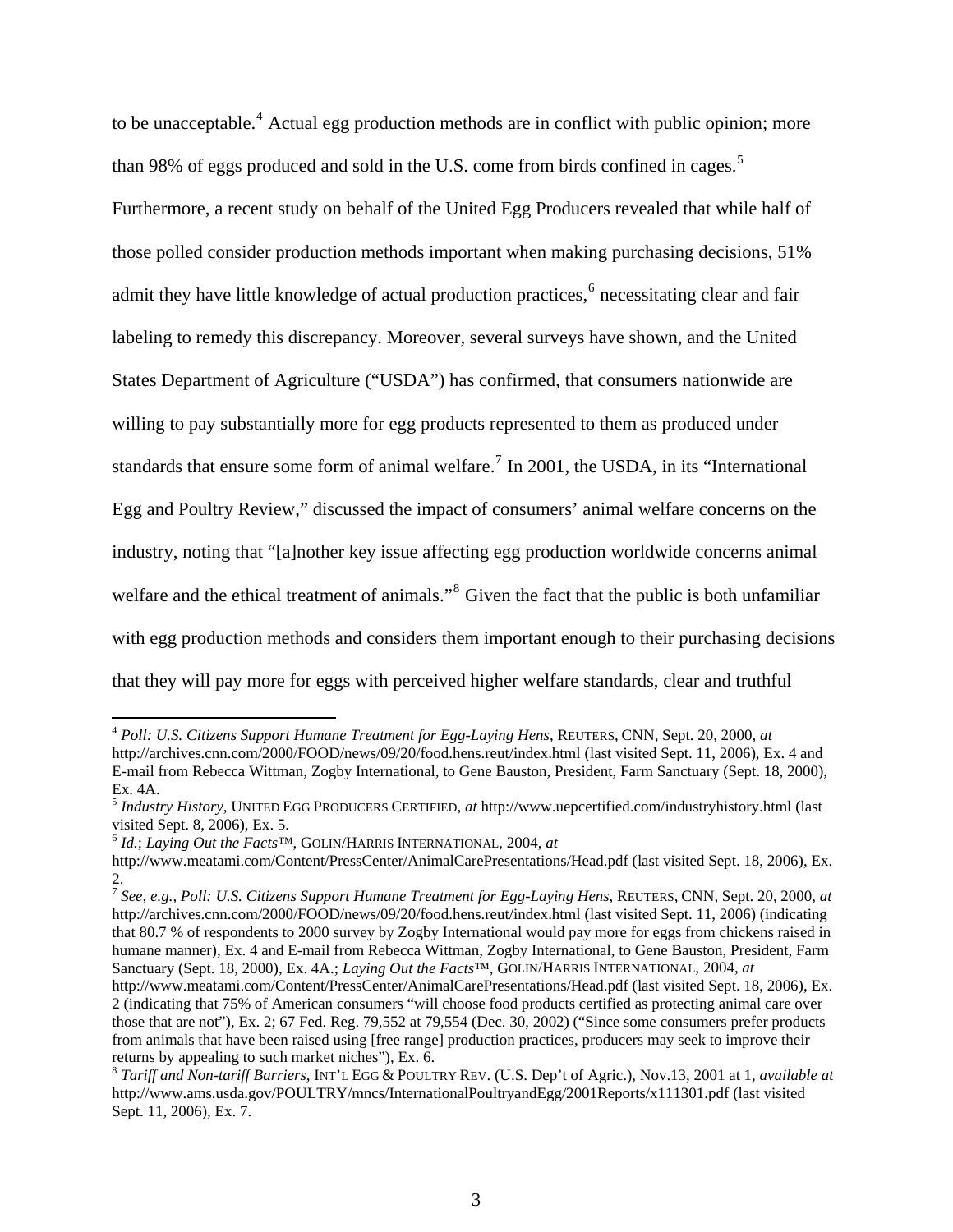labeling regulations are needed to protect this market from exploitation. In addition, the public not only supports but recognizes the need for this regulatory scheme, "56% of consumers agree with the need for government regulation to ensure animal welfare, even if it means it will cost more in the grocery store."<sup>[9](#page-3-0)</sup>

 Pursuant to its statutory mandate, the relevant provisions of which are identical to the enabling statute under which the FDA operates, the USDA has begun to regulate animal production method labeling on a limited number of products – specifically with regard to the intensive confinement of animals.[10](#page-3-1) For example, the National Organic Program requires producers labeling their products as "Organic" to adhere to qualitative animal confinement standards.<sup>[11](#page-3-2)</sup> In 2002, the USDA issued public notice and request for comments regarding livestock and meat industry production/marketing claims,<sup>[12](#page-3-3)</sup> including the claims 'free range,' 'free roaming,' and 'pasture raised.'[13](#page-3-4) Similar provisions have not been adopted for egg labeling.

 Despite such action taken under an identical statutory mandate, and the prevalence of misrepresentation of egg production methods (discussed below), the FDA, which has primary responsibility for egg labeling, $^{14}$  $^{14}$  $^{14}$  has yet to act.

<span id="page-3-0"></span> $9$  An additional 23% cannot decide. This survey also found that nearly half (44%) of consumers "agree with both industry self-regulation and government regulation." *Laying Out the Facts™*, GOLIN/HARRIS INTERNATIONAL, 2004, *at* <http://www.meatami.com/Content/PressCenter/AnimalCarePresentations/Head.pdf> (last visited Sept. 18, 2006), Ex. 2.

<span id="page-3-1"></span><sup>&</sup>lt;sup>10</sup> *Cf.* Federal Meat Inspection Act, *at* 21 U.S.C. § 601(n)(1) (2006) (prohibiting labeling of meat or meat products that is "false or misleading in any particular"), the Poultry Products Inspection Act, *at* 21 U.S.C. § 453(h)(1) (2006) (prohibiting labeling of poultry products that is "false or misleading in any particular"), *esp.* the Egg Products Inspection Act, *at* 21 U.S.C. §§ 1036(a) (2006) (authorizes USDA to regulate to require egg labels to contain "such other information as the Secretary may require by regulations to describe the products adequately and to assure that they will not have false or misleading labeling") and 1036(b) (2006) ("No labeling or container shall be used for egg products at official plants if it is false or misleading")

<span id="page-3-2"></span> $11$  [7 C.F.R. § 205.239 \(2006\)](http://web2.westlaw.com/find/default.wl?DB=1000547&DocName=7CFRS205%2E239&FindType=L&AP=&fn=_top&rs=WLW6.08&mt=LawSchoolPractitioner&vr=2.0&sv=Split) (including access to the outdoors and shelter designed to allow for natural maintenance, comfort behaviors, and opportunity to exercise).<br><sup>12</sup> 67 Fed. Reg. at 79,553 (closing comment period on March 31, 2003), Ex. 6.

<span id="page-3-3"></span>

<span id="page-3-5"></span><span id="page-3-4"></span><sup>&</sup>lt;sup>13</sup> Id. at 79,554, Ex. 6.<br><sup>14</sup> See, e.g., Working Agreement Between FTC and FDA, 4 TRADE REG. REP. (CCH) ¶ 9,850.01 (1971), Ex. 8; see *also Enforcement Policy Statement on Food Advertising*, FTC, May, 1994, at 2, *available at* <http://www.ftc.gov/bcp/policystmt/ad-food.htm> (last visited Sept. 11, 2006), Ex. 9.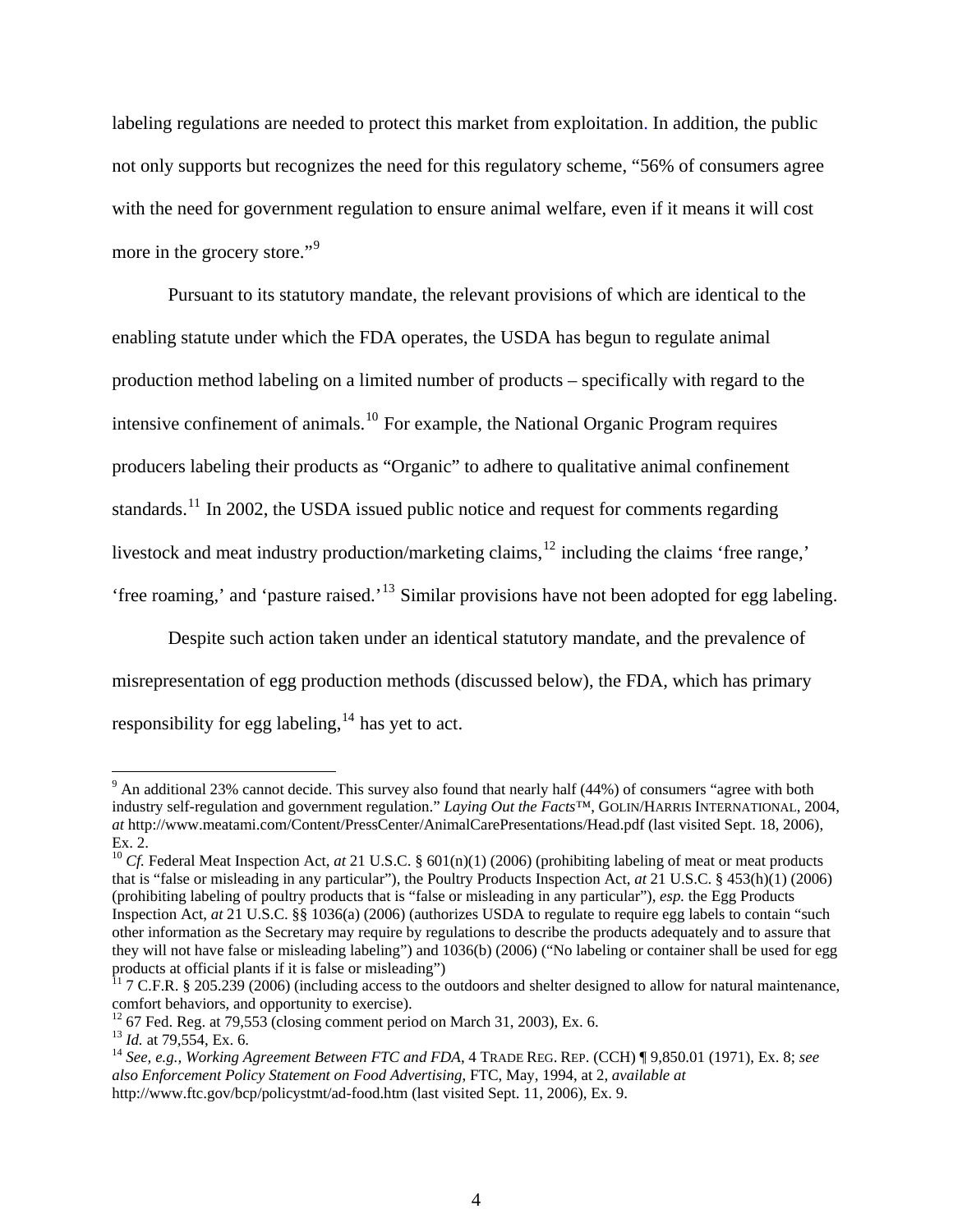At the point of purchase, consumers interested in specific egg production methods must rely on information provided on the egg carton. The omission of production practices on egg cartons, compounded with the misleading representations regarding these products, impedes the free flow of important information to the consumer. As described in more detail below, examples of misrepresentations on cartons of eggs produced by birds confined in cages include imagery of hens outside or of hens lying on nests, as well as language suggesting a level of animal care that is inconsistent with consumers' expectations, such as "Animal Friendly" and "Certified Animal  $Care.$ <sup>[15](#page-4-0)</sup>

Egg labels make both factual misrepresentations and imply hens' living conditions through imagery, both of which can constitute prohibited forms of misbranding under federal fair labeling laws.<sup>[16](#page-4-1)</sup> The FDA is required to take action to remedy and prevent this.<sup>[17](#page-4-2)</sup> Moreover, its prevalence and recent increase demands that the FDA go beyond merely exercising its ad-hoc enforcement authority and take general corrective regulatory action by promulgating new regulations, provided herein, pursuant to its statutory mandate.

#### **Action Requested**

Petitioners request that the FDA take regulatory action to revise the current labeling requirements for eggs, currently found at Title 21 of the Code of Federal Regulations, Chapter I, Subchapter B, Parts 101, 115, and 160, and/or to promulgate new regulations.

(a) For the purposes of this regulation:

<span id="page-4-0"></span><sup>15</sup> *See, e.g., Sales*, ROSE ACRE FARMS, *at* http://www.roseacre.com/sales.html (last visited Sept. 8, 2006), Ex. 26; *Egg Products,* WILCOX FAMILY FARMS, *at* <http://www.wilcoxfarms.com/cagefree.html> (last visited Sept. 8, 2006), Ex. 27.

<span id="page-4-1"></span><sup>16</sup> *See, e.g.,* 21 U.S.C. § 331(a)-(c), (g) (2006) (prohibiting misbranding of food); 21 U.S.C. § 343 (2006) (defining misbranded food); 21 U.S.C. § 321(n) (2006) (describing factors considered in determining whether labeling or advertising is misleading). *See generally* Federal Food, Drug, and Cosmetic Act, 21 U.S.C. §§ 301-99 (2006) (enacted June 25, 1938).

<span id="page-4-2"></span><sup>17</sup> *See, e.g., Working Agreement Between FTC and FDA*, 4 TRADE REG. REP. (CCH) ¶ 9,850.01 (1971), Ex. 8.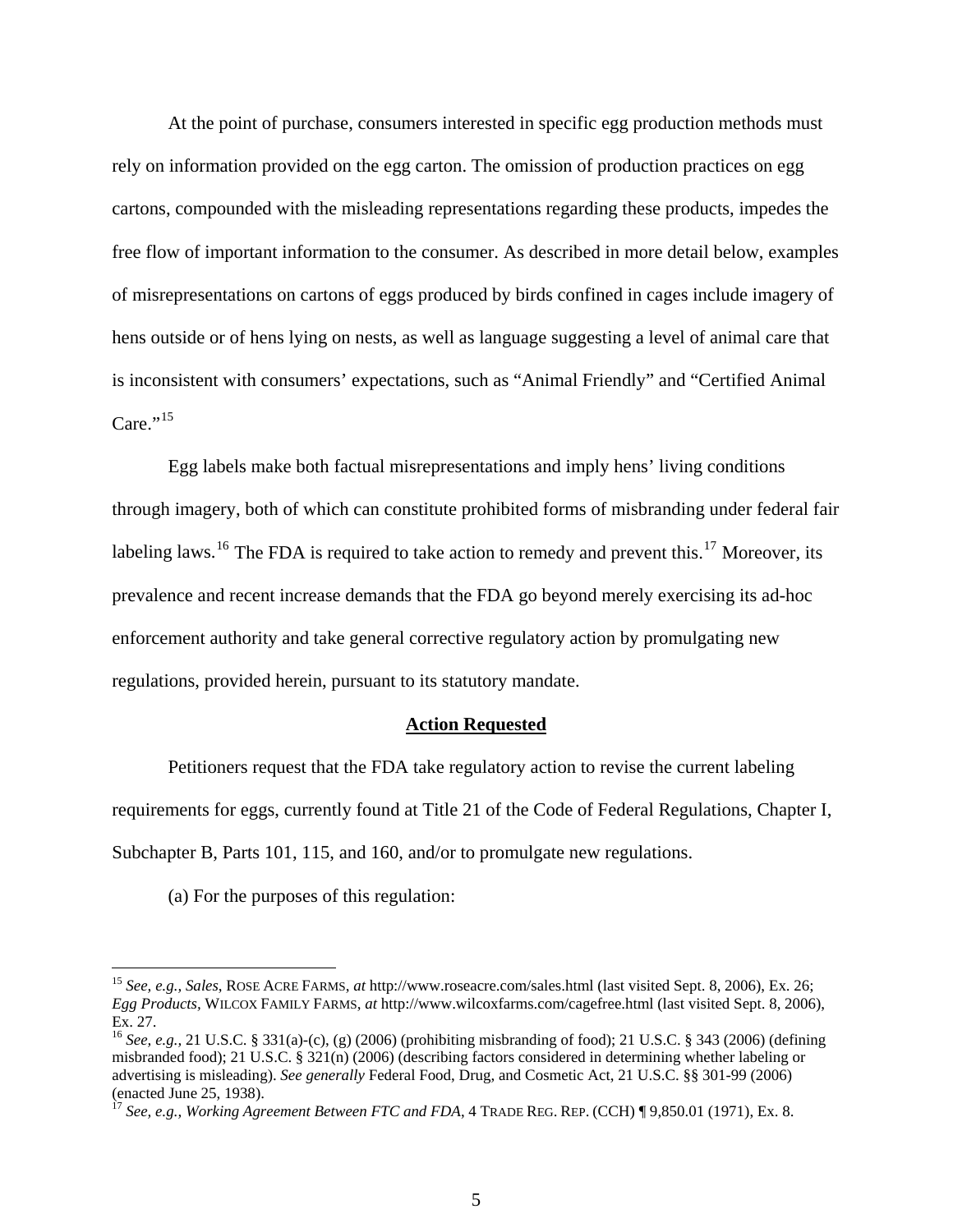(1) The term "egg" means the shell egg of the domesticated chicken, turkey, duck, goose, or guinea. The term "hen" refers to a female domesticated chicken, turkey, duck, goose, or guinea.

(2) The term "cage" means a structure for confining birds, enclosed on at least one side by a grating of wires or bars that lets in air and light, in which hens do not have the ability to fully spread their wings without touching the sides of that enclosure or other birds.

(3) The term "barn" means a building used for sheltering animals used for food production.

(4) The term "label" means a display of written, printed, or graphic matter upon the immediate container of any article. "Container" means any package or other carton in which shell eggs are packed for household or other ultimate consumers.

(b) All eggs that are moved or are moving in commerce to be sold for retail sale in the United States shall bear the appropriate one of the following designations on their labels:

(1) The labels on egg containers containing eggs that are laid by hens that are not confined to cages, and are given readily and easily available access to outdoor pastures which all hens can access at once, with living vegetation and accessible overhead cover, for the period of their lives during which they produce eggs, excluding actual transport or during the provision of veterinary care by a licensed veterinarian though not for a period to exceed ten (10) days, shall bear the designation "Free-Range Eggs."

(2) The labels on egg containers containing eggs that are laid by hens that are not confined to cages but kept in a barn or other enclosed structure in which they are permitted to move freely for the period of their lives during which they produce eggs, excluding actual transport or during the provision of veterinary care by a licensed veterinarian though not for a period to exceed ten (10) days shall bear the designation "Cage-Free Eggs."

(3) The labels on egg containers containing eggs that are laid by hens that are confined to a cage for any period of their lives during which they produce eggs, excluding actual transport or during the provision of veterinary care by a licensed veterinarian though not for a period to exceed ten (10) days, shall bear the designation "Eggs From Caged Hens."

(c) The appropriate designation shall be printed so as to appear prominently and conspicuously on the principal display panel of the egg container in a type size no smaller than 1/8th of an inch and placed with such conspicuousness as to render it likely to be read and understood by ordinary individuals under customary use.

(d) This regulation shall be implemented no later than 360 days following its adoption.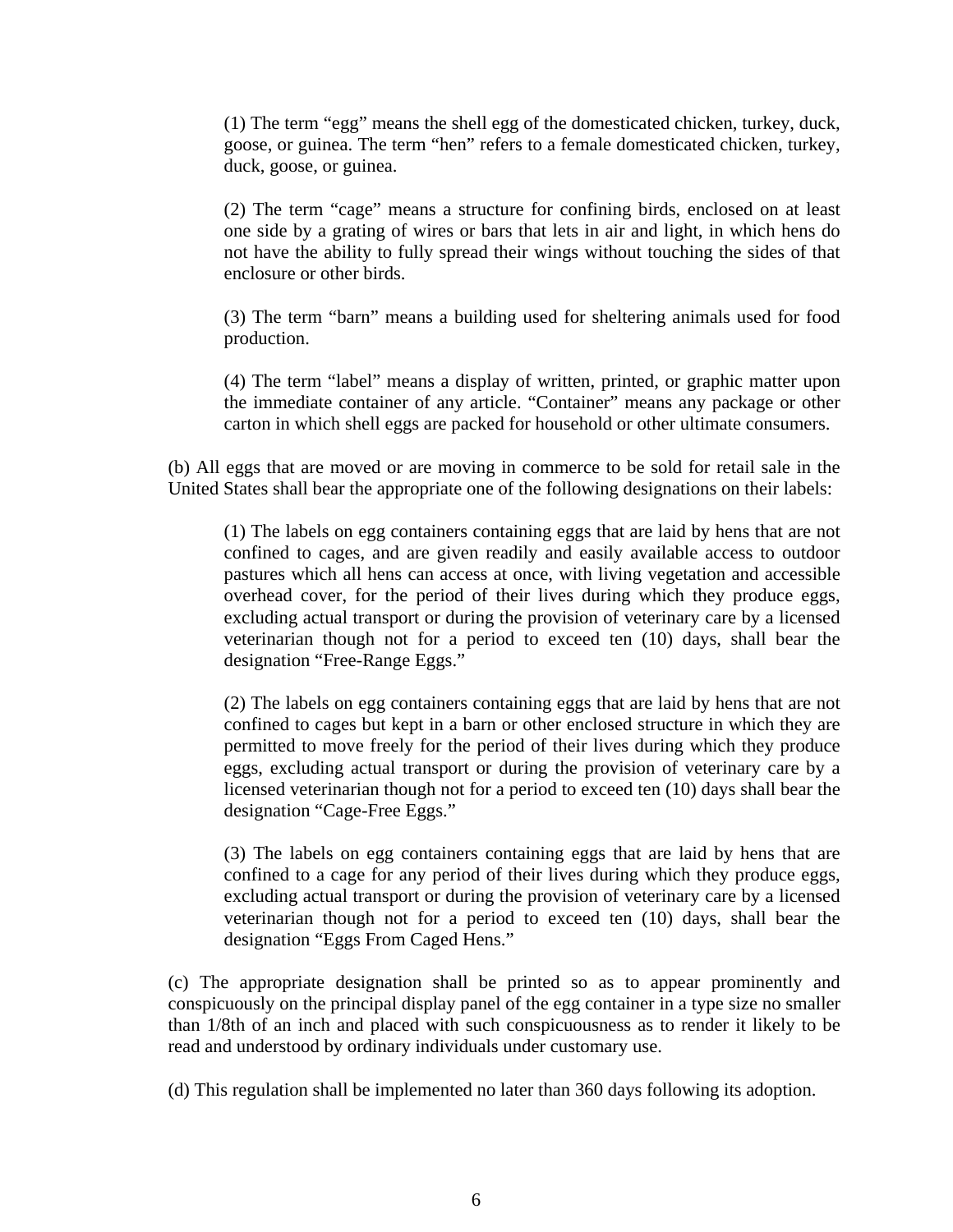The FDA is authorized and mandated to take all of the requested actions under the Federal Food, Drug, and Cosmetics Act ("FFDCA") as amended, specifically 21 U.S.C. sections 321(n), 331, 343, and 371, FPLA, as amended, specifically, 15 U.S.C. sections 1452, 1453, and 1454.

# **Statement of Grounds**

# **I. Factual Grounds**

#### **A. Unregulated production method labeling of eggs misleads consumers.**

Unregulated egg labeling has been a widespread source of consumer confusion and misplaced reliance on animal welfare claims that are ultimately false or misleading. For example, a recent *Consumer Reports* discussion warns consumers of food labeling that is persuasive but "meaningless" because of the lack of government standardization to back up the terms.<sup>[18](#page-6-0)</sup> Specifically named are the terms "free-range" or "free-roaming." The reports states that "stamped on eggs, chicken, and other meat, this label suggests that an animal has spent a good portion of its life outdoors. But U.S. government standards are weak."<sup>[19](#page-6-1)</sup> Egg labeling is not given even this level of protection. A recent comprehensive study assessing product labeling claims, industry quality assurance guidelines, and third party certification standards, determined that "various humane certification and labeling programs have been developed in response to growing popular concerns about the cruel treatment of farm animals, but their impact at improving animal welfare has been minimal. Food labeling and marketing claims, like 'grass

<span id="page-6-0"></span><sup>18</sup> *See Food labels can be misleading,* CONSUMER REP., Feb. 2006, *at*

http://www.consumerreports.org/cro/food/organic-products-206/food-labels-can-be-misleading/ (last visited Sept. 8, 2006), Ex. 10.

<span id="page-6-1"></span><sup>&</sup>lt;sup>19</sup> *Id.* A recent Christian Science Monitor article likewise warns consumers that "producers use labels such as "freerange" or "natural" that conjure up bucolic images but may mean very little . . . Free-range or cage-free: No regulation or standard definition exists for most animals. The USDA regulates the use of the term 'free-range' with poultry (not eggs) . . . ." Amanda Paulson, *As 'organic' goes mainstream, will standards suffer?,* CHRISTIAN SCI. MONITOR, May 17, 2006, *available at* <http://www.csmonitor.com/2006/0517/p13s01-lifo.html> (last visited Sept. 8, 2006), Ex. 11; *See also* Melinda Fulmer, *Eco-labels on food called into question,* L.A. TIMES, Aug. 16, 2001, at C1, *available at* <http://www.organicconsumers.org/Organic/ecolabel082801.cfm> (last visited Sept. 8, 2006), Ex. 12.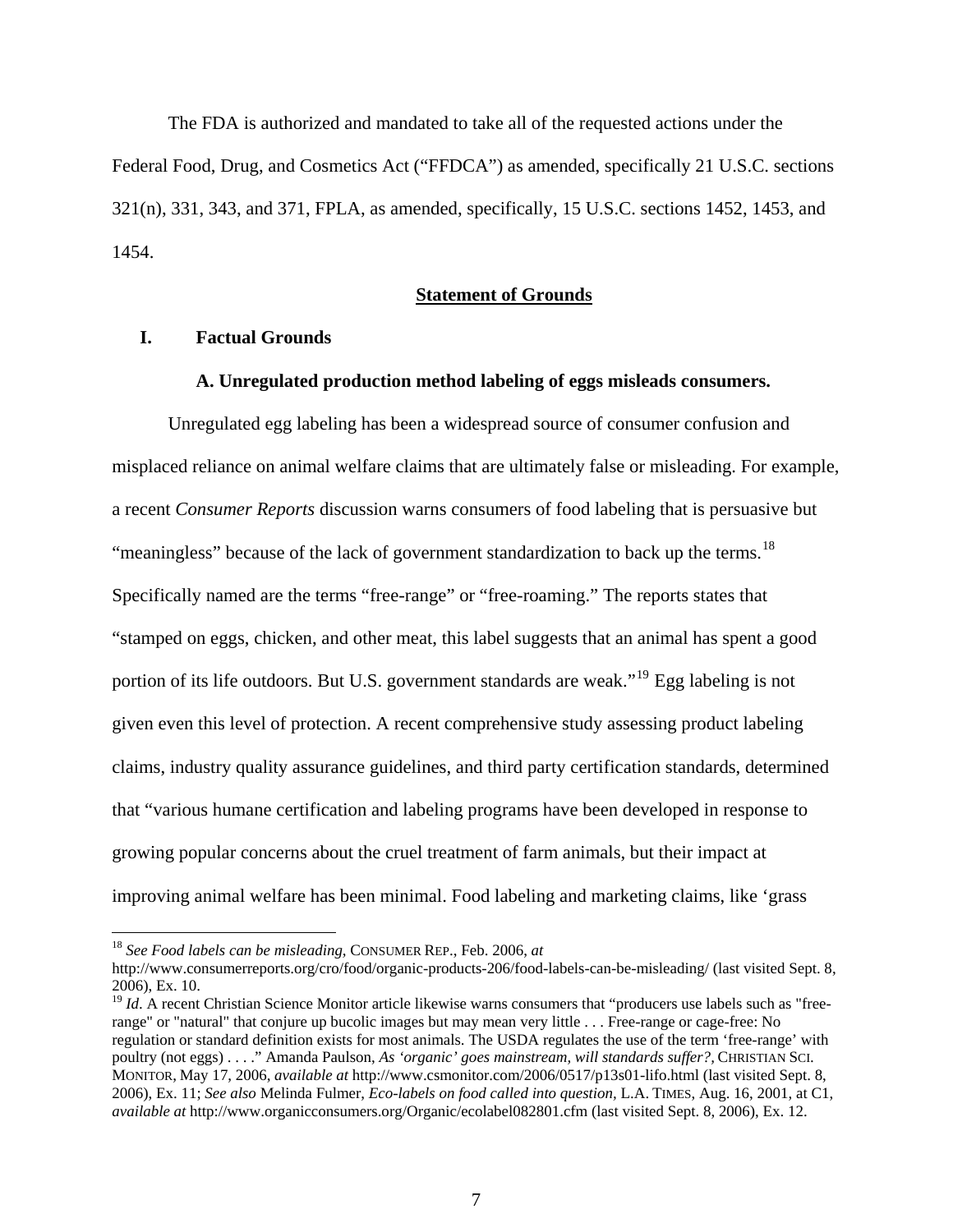fed' and 'cage free,' are generally subjective and not verified."<sup>[20](#page-7-0)</sup> The report went on to note that "As a result, a significant portion – likely a majority – of poultry and eggs marketed under these claims in the U.S. are produced in a manner inconsistent with the public's expectations. . . . Due to inconsistency in their application, the claims 'free range' and 'free roaming,' particularly when used with poultry and laying hens, are among the least relevant to animal welfare."  $2<sup>1</sup>$ Discussing product labeling claims in general, the report concludes that "[i]t is likely consumers grossly over-estimate the animal welfare significance of these claims."[22](#page-7-2) Because of this consumer demand for higher animal welfare standards in the context of an unregulated labeling market, this confusion and ineffectiveness in labeling thrives. Mere voluntary private standards are inadequate to protect against producers misleading consumers.

In fact, there is a special market incentive for sellers to employ deceptive and misrepresentative labeling in the context of egg sales. Recent widely distributed survey evidence has shown that representations regarding welfare-related animal production methods can dramatically increase marketability, with polls indicating that 80.7 percent of respondents would be willing to pay more for eggs from hens raised in what they perceive to be a "humane" manner, 54 percent of consumers indicating they would be willing to spend 5-10 percent more for animal welfare standard certified eggs, and an additional 10 percent saying they would be receptive to paying 15-20 percent more for such certified products.<sup>[23](#page-7-3)</sup> Given this demand for

<span id="page-7-0"></span><sup>20</sup> *See* FARM SANCTUARY, FARM ANIMAL WELFARE: AN ASSESSMENT OF PRODUCT LABELING CLAIMS, INDUSTRY QUALITY ASSURANCE GUIDELINES AND THIRD PARTY CERTIFICATION STANDARDS 8 (2005), Ex. 13.<br>
<sup>21</sup> Id. at 68.<br>
<sup>22</sup> Id. at 85.<br>
<sup>23</sup> Poll: U.S. Citizens Support Humane Treatment for Egg-Laying Hens, REUTERS, CNN, Sept. 20, 2000,

<span id="page-7-2"></span><span id="page-7-1"></span>

<span id="page-7-3"></span><http://archives.cnn.com/2000/FOOD/news/09/20/food.hens.reut/index.html> (last visited Sept. 11, 2006), Ex. 4 and E-mail from Rebecca Wittman, Zogby International, to Gene Bauston, President, Farm Sanctuary (Sept. 18, 2000), Ex. 4A.; *Laying Out the Facts™*, GOLIN/HARRIS INTERNATIONAL, 2004, *at*

<http://www.meatami.com/Content/PressCenter/AnimalCarePresentations/Head.pdf>(last visited Sept. 18, 2006) (further indicating that 75 percent of respondents would choose food products certified as protecting animal care over those that are not), Ex. 2.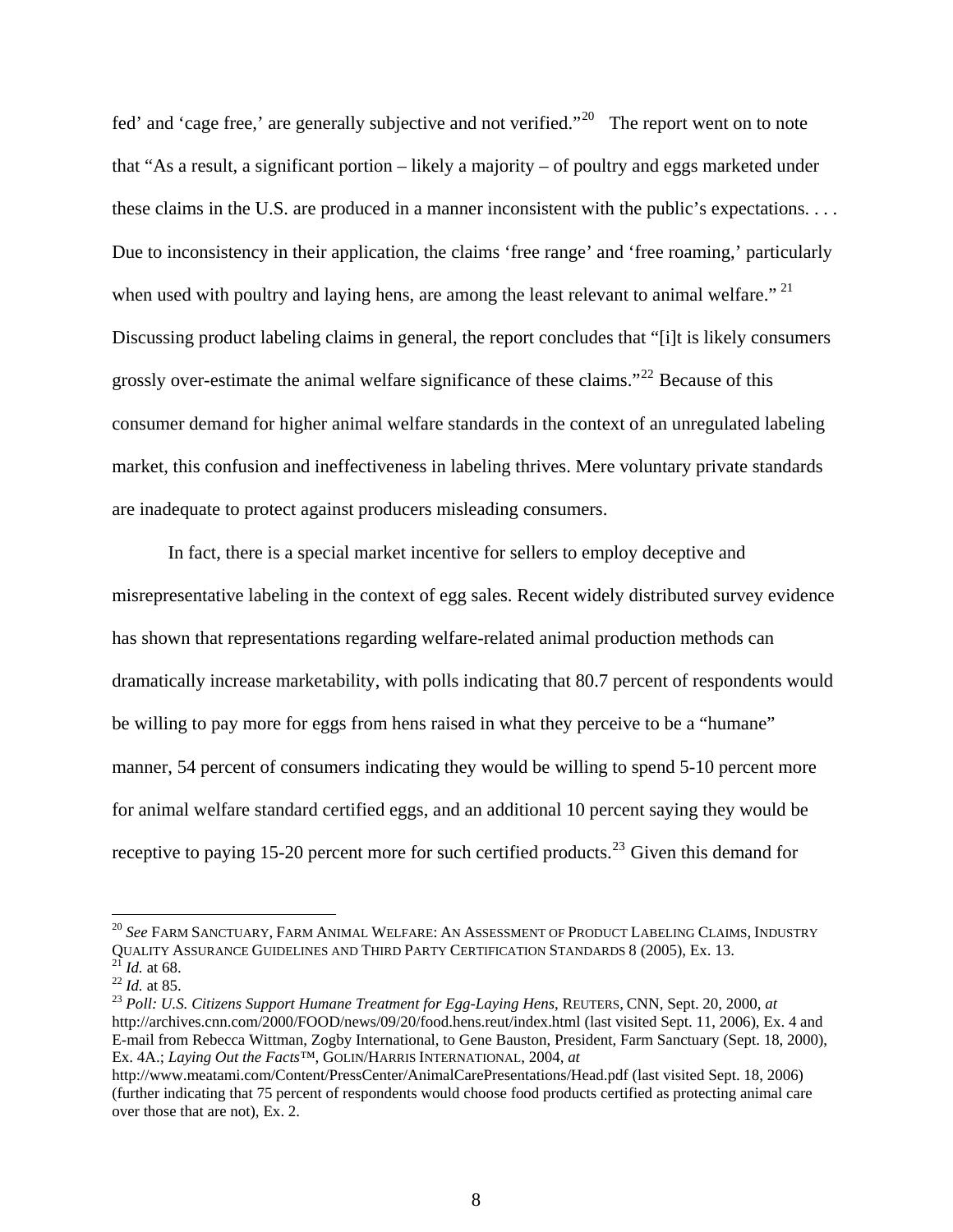higher animal welfare standards in egg production, egg manufacturers are faced with a significantly increased profit potential if they capitalize on this market niche. Without government standards regulating any animal welfare aspect of egg production, companies have an incentive to make a profit without actually meeting consumer expectations, but rather by merely making claims stating or implying that they do.

 This incentive is especially alluring, and has resulted directly in the prevalent misrepresentation described herein, as consumers have indicated that many common egg production methods are unacceptable. For instance, in September 2000, Zogby International conducted a poll of U.S. consumers which showed that 86.2 percent of respondents found it unacceptable to densely crowd hens in cages.<sup>[24](#page-8-0)</sup> In a 2004 Golan/Harris poll for the United Egg Producers, 75% of respondents stated they would choose food products certified as protecting animal care over those that are not certified, and 77% of consumers would consider switching brands to a specified product if their usual brand were not certified as protective of animal care.<sup>[25](#page-8-1)</sup> However, 51% admit they have low knowledge of animal care in egg production.<sup>[26](#page-8-2)</sup> The strong majority of the public that disapproves of confining hens in cages is in stark contrast to the 98% of eggs which come from birds confined in cages.<sup>[27](#page-8-3)</sup> As one would expect, if the current and most common production methods with regard to eggs are unacceptable to a majority of consumers, and low knowledge of production methods is common, sellers have even greater incentive to employ misrepresentations. Sellers nationwide have clearly caved to these incentives, engaging

<span id="page-8-0"></span><sup>24</sup> *Poll: U.S. Citizens Support Humane Treatment for Egg-Laying Hens*, REUTERS, CNN, Sept. 20, 2000, *at* <http://archives.cnn.com/2000/FOOD/news/09/20/food.hens.reut/index.html> (last visited Sept. 11, 2006), Ex. 4 and E-mail from Rebecca Wittman, Zogby International, to Gene Bauston, President, Farm Sanctuary (Sept. 18, 2000), Ex. 4A.

<sup>25</sup> *Laying Out the Facts™*, GOLIN/HARRIS INTERNATIONAL, 2004, *at*

<span id="page-8-1"></span><http://www.meatami.com/Content/PressCenter/AnimalCarePresentations/Head.pdf>(last visited Sept. 18, 2006), Ex.  $rac{2.}{^{26}}$  *Id.* 

<span id="page-8-3"></span><span id="page-8-2"></span><sup>&</sup>lt;sup>27</sup> *Industry History*, UNITED EGG PRODUCERS CERTIFIED, *at* <http://www.uepcertified.com/industryhistory.html>(last visited Sept. 8, 2006), Ex. 5.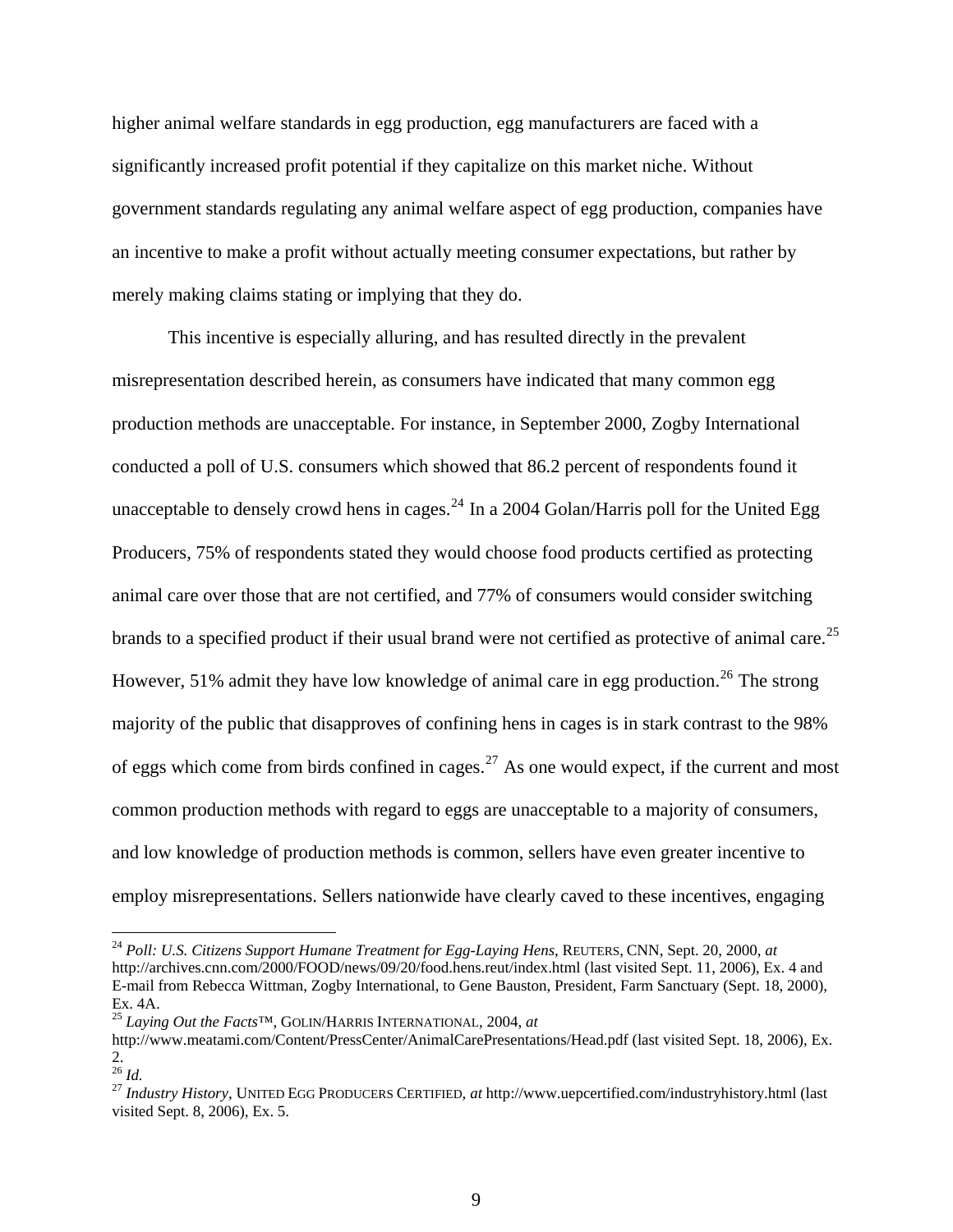in widespread misrepresentations, and creating the necessity of the corrective regulations called for herein. Given the widespread disapproval of caged confinement, it is logical to infer that if consumers were aware of the true conditions of these animals – that they were in fact caged – they would be much less likely to buy the product. Lack of regulation in this area therefore creates a very real risk that egg companies' misrepresentations are causing people to buy products they otherwise would not buy. These misrepresentations violate federal law.<sup>[28](#page-9-0)</sup>

### **B. Egg label misbranding is common in the national market.**

 Consumers shopping for eggs in grocery stores are faced with many examples of potentially misleading labels. A few examples of both misleading factual claims and misleading imagery follow.

### **1. Factual representations**

*(a) Sauder's Eggs[29](#page-9-1)* - Sauder, a United Egg Producers' Certified company, offers for sale "grade A extra large" eggs. The package does not disclose the actual production method of these eggs, but includes the phrase "Certified Animal Care."<sup>[30](#page-9-2)</sup> This language implies that the hens laying these eggs are treated in a manner that is likely to be inconsistent with consumers' expectations as evidence suggests these eggs are from hens confined in cages.<sup>[31](#page-9-3)</sup> If so, "Certified" Animal Care" would imply to consumers that these eggs were produced under standards promoting animal welfare. This misleads a consumer base comprised of 86.2% who disapprove of caging hens. $32$ 

<span id="page-9-1"></span><span id="page-9-0"></span><sup>&</sup>lt;sup>28</sup> *U.S. v. Articles of Drug*, 263 F.Supp. 292 at 216 (D.C.Neb. 1967).<br><sup>29</sup> Sauder's Egg Carton Image, Ex. 14.

<span id="page-9-2"></span><sup>&</sup>lt;sup>30</sup> *Id.*; *see also Animal Welfare*, SAUDER'S EGGS, *at* http://www.saudereggs.com/animal.html (last visited Sept. 19, 2006) Ex. 14A.

<span id="page-9-3"></span><sup>&</sup>lt;sup>31</sup> *See Caged Hens/Eggs*, SAUDER's EGGS, *at* [http://www.saudereggs.com/caged\\_hens.html](http://www.saudereggs.com/caged_hens.html) (last visited Sept. 19, 2006) (praising the "advantages" of the caging system and criticizing cage-free production), Ex. 14B.

<span id="page-9-4"></span><sup>&</sup>lt;sup>32</sup> Poll: U.S. Citizens Support Humane Treatment for Egg-Laying Hens, REUTERS, CNN, Sept. 20, 2000, *at* <http://archives.cnn.com/2000/FOOD/news/09/20/food.hens.reut/index.html> (last visited Sept. 11, 2006), Ex 4.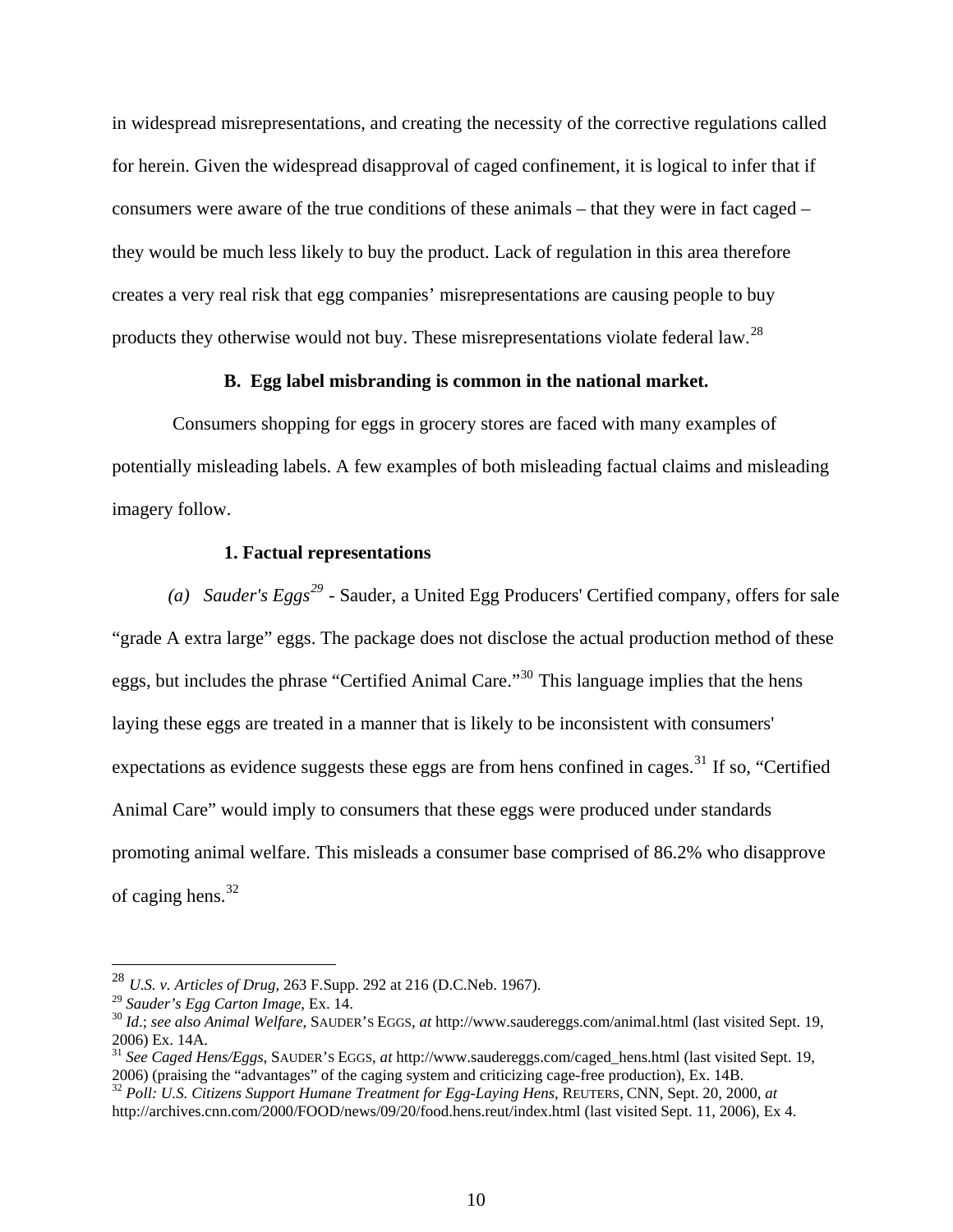*(b) Harris Teeter ("HT") "All Natural" eggs -* Egg cartons found at a Harris Teeter supermarket as part of HT's "Naturals" line make the claim that they are "Animal Friendly." *[33](#page-10-0)* However, HT "Naturals" has two lines of eggs – one is explicitly cage-free and the other makes no such claim. However, both claim to be "Animal Friendly." This strongly suggests the label with no "Cage-Free" claim contains eggs which come from caged birds, which likely contradicts consumer expectations of "Animal Friendly" eggs.

*(c) Farm Fresh "Animal Friendly" eggs[34](#page-10-1)* – An in-store advertisement at Farm Fresh grocery store conveys that hens producing its private label eggs are treated in an "Animal Friendly" manner that is likely to be inconsistent with consumers' expectations of what that term means. Further information about this claim is not readily available in stores or on Farm Fresh's website, but evidence suggests these eggs are from hens confined in cages.<sup>[35](#page-10-2)</sup>

*(d) Giant "Nature's Promise"Omega-3 Natural Brown Eggs* – The Giant supermarket store brand claims on its carton that its eggs are from "naturally raised hens."<sup>[36](#page-10-3)</sup> The idea that an animal is "naturally raised" conveys to the consumer that the living conditions of these hens are traditionally natural – i.e. that the hens are able to nest, roost, and move about freely in natural outdoor settings. Merely having a diet free of antibiotics, synthetic pesticides, and hormones is not adequate to represent consumer impressions of "raising" an animal. "Raising" implies more than just diet; consumers may logically consider "naturally raised" hens to have had natural – outdoor, free range – living conditions. However, evidence suggests these birds are raised in cages. Giant has two other lines of "Nature's Promise" eggs that are labeled "Cage Free" and

<span id="page-10-0"></span><sup>33</sup> *Harris Teeter "All Natural Eggs" Egg Carton Image*, Ex. 15; *see also HT Difference Products: HT Naturals Eggs, Natural*, HARRIS TEETER, *at* <http://www.harristeeter.com/default.aspx?pageId=302&productid=252> (last visited Sept. 11, 2006), Ex. 15A.<br><sup>34</sup> Farm Fresh Supermarket Image of In-Store Poster, "AA Eggs," Ex. 16.

<span id="page-10-3"></span><span id="page-10-2"></span><span id="page-10-1"></span><sup>&</sup>lt;sup>35</sup> FARM FRESH SUPERMARKET, at http://www.farmfreshsupermarkets.com/ (last visited Sept. 8, 2006), Ex. 17.<br><sup>36</sup> Giant "Nature's Promise" Omega-3 Natural Brown Eggs Carton Image, Ex. 18.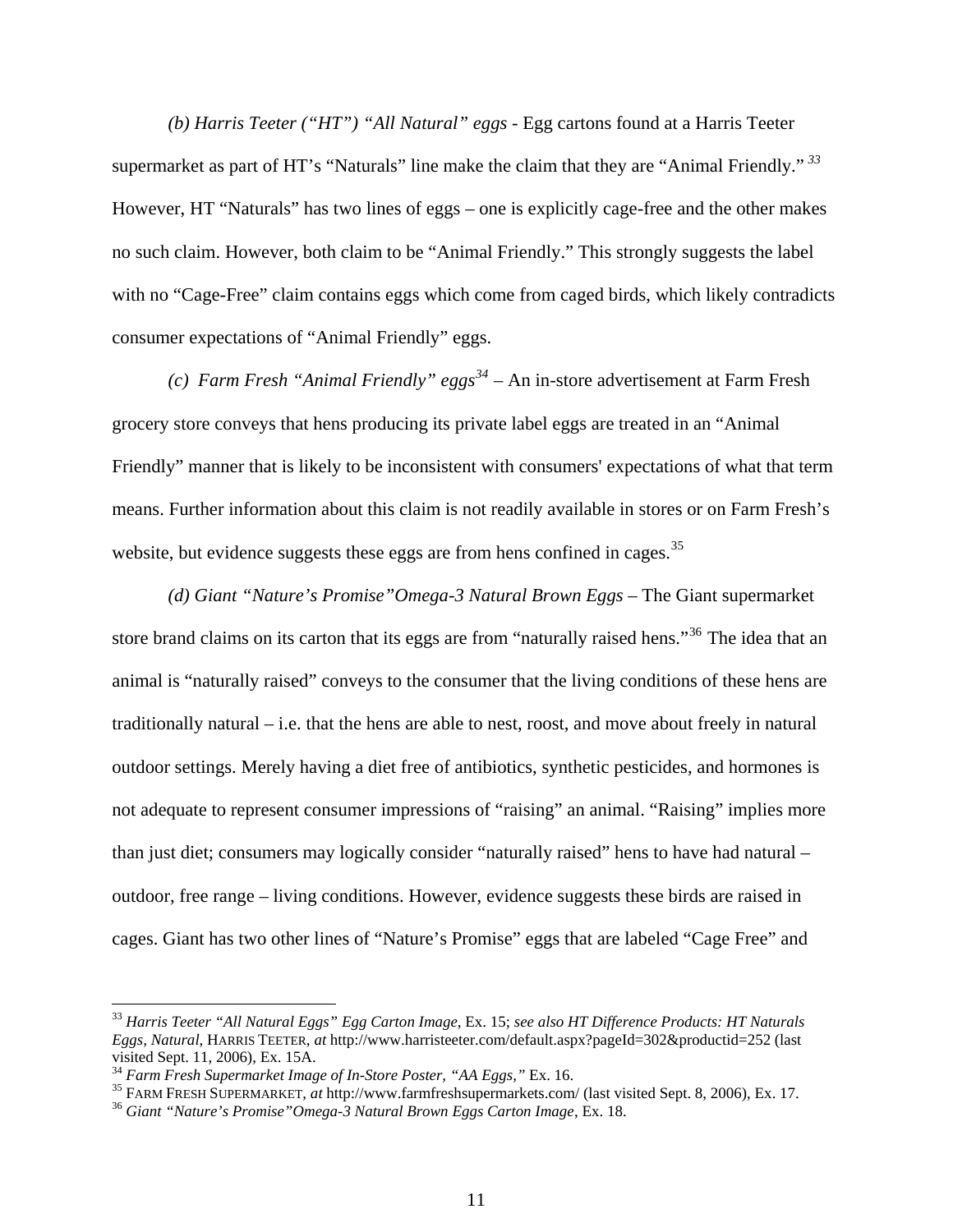"Organic," which are both described on their website as having "access to the outdoors," yet no such claim is made on the "Omega-3 Natural Brown Eggs" line.<sup>[37](#page-11-0)</sup>

### **2. Misleading imagery**

 $\overline{a}$ 

*(e) Olivera Egg Ranch "Ranch Pak Eggs"* - The Ranch Pak egg carton depicts a chicken on a nest incubating her eggs.<sup>[38](#page-11-1)</sup> This implies Olivera hens have the opportunity to nest and lie on their eggs. In fact, the owner of Olivera Egg Ranch, Ed Olivera, has made a public statement about his hens being caged and praising the caging system.<sup>[39](#page-11-2)</sup> Hens confined in cages never have the opportunity to nest or lie on their eggs; Olivera's nesting imagery is misleading.

*(f) Davidson's Safest Choice "Pasteurized Shell Eggs"* – Davidson's egg container depicts a hen sitting on a nest with eggs and a sunny field in the background.  $40$  This imagery suggests free roaming hens with the opportunity to nest and be outside. Yet, evidence suggests these are conventionally cage-confined animals.

 *(g) Rose Acres "White Shell Eggs"* - Rose Acres, a United Egg Producers Certified company, produces several lines of eggs available in the retail market including "White Shell Eggs," "Brown Shell Eggs," and "Free-Roaming Cage-Free Eggs." While the imagery on the

[http://www.giantfood.com/brands/natures\\_promise.htm](http://www.giantfood.com/brands/natures_promise.htm) (last visited Sept. 19, 2006), Ex. 19. The packing code on the carton is 1153, which corresponds to Sauder's packing plant in Pennsylvania. *List of Plants Operating under USDA Poultry and Egg Grading Programs,* AMS AT USDA, *at* 

[http://www.ams.usda.gov/plantbook/Query\\_Pages/plant\\_results.asp](http://www.ams.usda.gov/plantbook/Query_Pages/plant_results.asp) (last visited Sept. 19, 2006), Ex. 20. Evidence suggests Sauder's is a battery egg supplier. *See Caged Hens/Eggs*, SAUDER'S EGGS, *at*

<span id="page-11-1"></span><sup>38</sup> *Ranch Pak Eggs, Olivera Egg Ranch Egg Carton Image,* Ex. 21. Ranch Pak Eggs are produced by Olivera Egg Ranch; this is known because of the plant code, 1463, visible on Ex. 21, and able to be tracked through USDA's website, *at List of Plants Operating under USDA Poultry and Egg Grading Programs,* AMS AT USDA, *at*  [http://www.ams.usda.gov/plantbook/Query\\_Pages/plant\\_results.asp](http://www.ams.usda.gov/plantbook/Query_Pages/plant_results.asp) (last visited Sept. 11, 2006), Ex. 22.

<span id="page-11-2"></span>39 Matt King, *Free Range Ranch Plans*, THE GILROY DISPATCH, August 23, 2005, *available at*

<http://www.gilroydispatch.com/news/contentview.asp?c=166871> (last visited Sept. 8, 2006), Ex. 23. [40](http://www.gilroydispatch.com/news/contentview.asp?c=166871) *Davidson's Safest Choice Egg Carton Image*, Ex. 24; *Why Pasteurized Shell Eggs*, DAVIDSON'S SAFEST CHOICE:

<span id="page-11-0"></span> $37$  Giant has a Cage-Free brand and an Organic brand, both of which should require cage-free hens. The Omega-3 line makes no such claim. *Giant Brands: Welcome!,* GIANT, *at*

[http://www.saudereggs.com/caged\\_hens.html](http://www.saudereggs.com/caged_hens.html) (last visited Sept. 19, 2006) (praising the "advantages" of the caging system and criticizing cage-free production), Ex. 14B.

<span id="page-11-3"></span>NATIONAL PASTEURIZED EGGS, *at* http://www.safeeggs.com/why\_our\_egg/index.html (last visited Sept. 11, 2006), Ex. 25.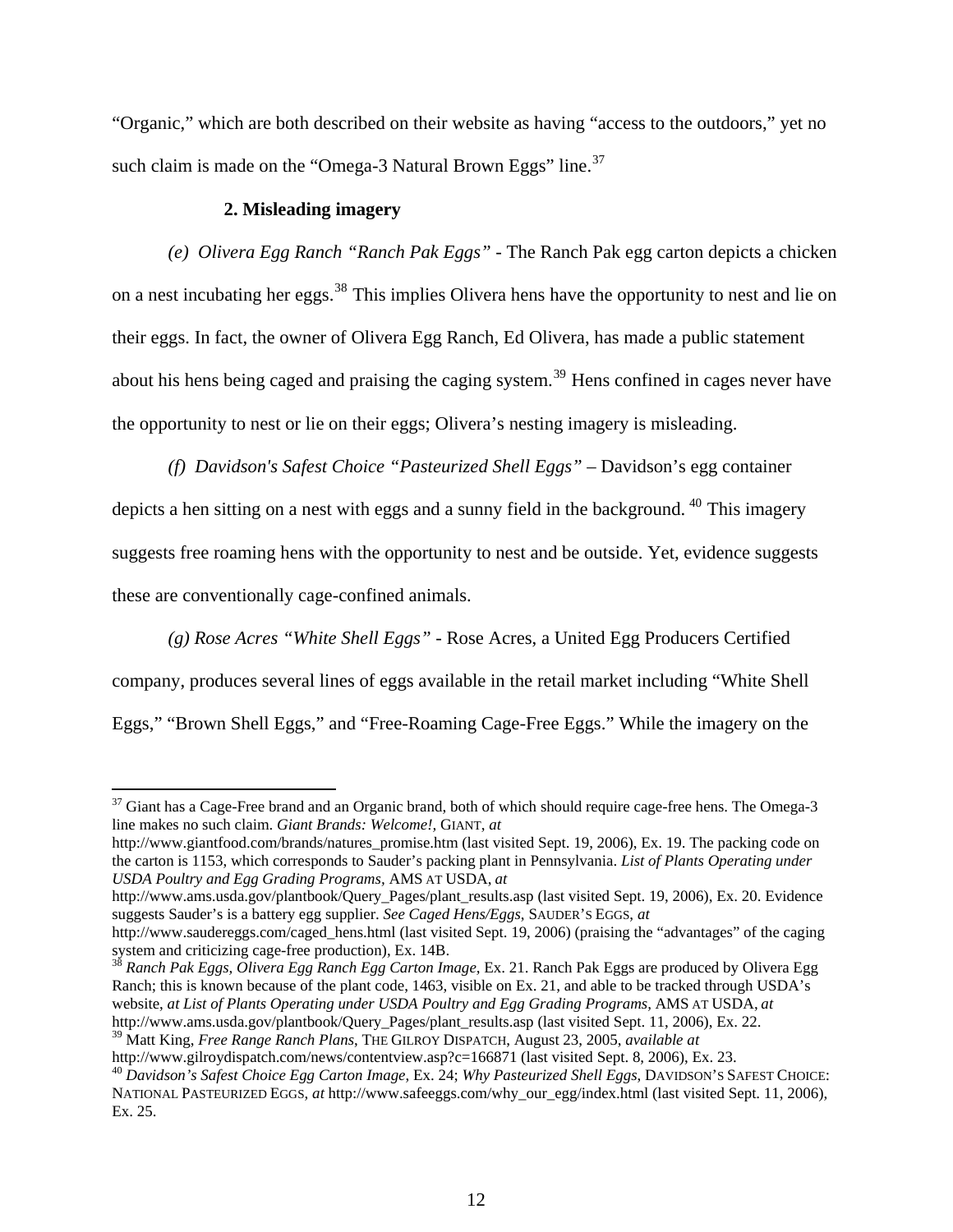"Free-Roaming Cage-Free Eggs" depicts hens outside, and its website states it is "proud to offer Free-Roaming eggs which come from chickens that are kept in an open, cage-free hen house," no such claims are made regarding its "White Shell Eggs." Yet the imagery on these cartons also depicts hens outside in a similar free-roaming manner, able to peck at the ground and nest.<sup>[41](#page-12-0)</sup> The availability of cage-free products, and that no such claims are made on the "White Shell Eggs", suggests that the implied claim on the "White Shell Eggs" is contrary to Rose Acres' actual production methods, which employ cage confinement.<sup>[42](#page-12-1)</sup>

 *(h) Wilcox Farms, "Vita Eggs"* - Wilcox Farms, a United Egg Producers certified company, offers several lines of eggs including "Vita Egg" and "Cage-Free." The packages of its "Cage-Free" eggs are clearly marked as such and further depict hens outside. In addition, its website states: "All of the hens producing eggs for the Wilcox Cage Free label are free to run, preen and socialize proudly."[43](#page-12-2) Although no production method claims are made on its packages of "Vita Egg" or on its website, the "Vita Egg" cartons also include similar imagery of hens outside in a field,<sup>[44](#page-12-3)</sup> though this is unlikely to accurately represent the method of production employed to produce these eggs.

 *(i) Safeway, "Lucerne Eggs"*- Safeway supermarket's private label eggs depict a grown hen next to a chick pecking at the ground, and barn in a field.<sup>[45](#page-12-4)</sup> This imagery implies that hens are allowed to move freely and have contact with their chicks after the eggs have been laid

<span id="page-12-0"></span><sup>&</sup>lt;sup>41</sup> Sales, ROSE ACRE FARMS, at http://www.roseacre.com/sales.html (last visited Sept. 11, 2006), Ex 26.

<span id="page-12-1"></span><sup>&</sup>lt;sup>42</sup> Rose Acres apparently calls its cage confinement systems "pens." *Common Questions*, (*Question 9*), ROSE ACRE FARMS, http://www.roseacre.com/eggfaq.html (last visited Sept. 21, 2006), 26A.

<span id="page-12-2"></span>FARMS,<http://www.roseacre.com/eggfaq.html> (last visited Sept. 21, 2006), 26A. 43 *Egg Products: Wilcox Cage Free*, WILCOX FAMILY FARMS*, at* <http://www.wilcoxfarms.com/cagefree.html>(last visited Sept. 11, 2006), Ex. 27.

<span id="page-12-3"></span><sup>44</sup> *Egg Products: Vita Egg,* WILCOX FAMILY FARMS, *at* <http://www.wilcoxfarms.com/vitaegg.html>(last visited Sept. 14, 2006)*,* Ex. 28. 45 *Safeway "Lucerne Eggs" Carton Image,* Ex. 29.

<span id="page-12-4"></span>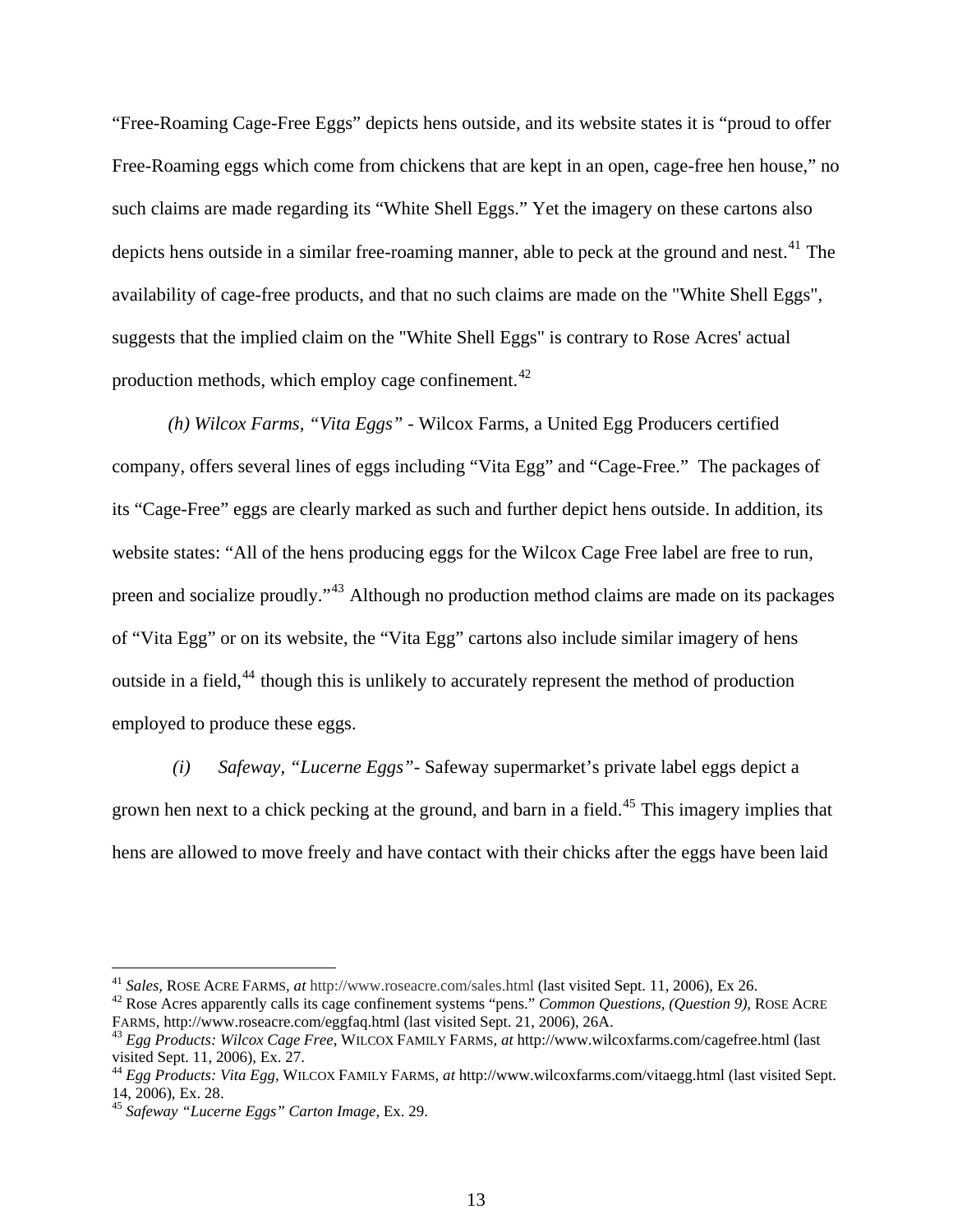and even hatched. Evidence suggests, however, that Lucerne's production facility uses a conventional cage confinement system.[46](#page-13-0)

### **C. Production method claims are especially material.**

 Misrepresentations regarding production method have a specialized effect on consumer choice in various ways that demand comprehensive and corrective government regulation, to a greater extent than is demanded by other types of misrepresentations. This is because production method claims such as hen caging conditions are difficult to verify by sensory perception at the time of purchase or afterward. A consumer cannot evaluate merely by looking at or eating an egg whether it was produced by a hen confined in a cage, in the way that she can verify whether a frozen steak is fresh by either looking at it or tasting it. Cage-free eggs are an example of "credence" goods. Economic goods are often classified as "search," "experience", or "credence" goods. USDA economists explain:

Search goods are those for which consumers examine product characteristics, such as price, size, and color, before purchasing. Experience goods are those for which consumers evaluate attributes after purchasing the product. For example, consumers choose particular brands of canned tuna without sampling the product first. Credence goods have attributes that consumers cannot evaluate even in use. For example, consumers cannot inspect particular produce items and determine whether they were grown organically or whether they are the result of biotechnology. Consumers cannot inspect canned tuna and determine if the tuna was caught without harming dolphins.<sup>[47](#page-13-1)</sup>

 $\overline{a}$ 

[http://www.ams.usda.gov/plantbook/Query\\_Pages/plant\\_results.asp](http://www.ams.usda.gov/plantbook/Query_Pages/plant_results.asp) (last visited Sept. 11, 2006), Ex. 30. Ohio Fresh Eggs operates a battery hen facility, making it likely these eggs are from caged hens. *See FACT SHEET: Ohio Fresh Eggs Draft Permits to Install and Draft Permits to Operate for Croton Egg Farm*, OHIO DEPARTMENT OF AGRICULTURE, Nov. 5, 2003, *at* http://www.ohioagriculture.gov/pubs/divs/lepp/curr/lepp-fs-ohiofresheggsr-110503.stm (last visited Sept. 11, 2006), Ex. 31 (describing Ohio Fresh's battery barns).

<span id="page-13-0"></span><sup>46</sup> The plant tracking number on a carton of Lucerne Eggs from a Washington, D.C. Safeway is 1207. *See id.* According to the USDA website, that tracking number corresponds with Ohio Fresh Eggs. *List of Plants Operating under USDA Poultry and Egg Grading Programs,* AMS AT USDA, *at* 

<span id="page-13-1"></span><sup>&</sup>lt;sup>[47](http://www.ohioagriculture.gov/pubs/divs/lepp/curr/lepp-fs-ohiofresheggsr-110503.stm)</sup> Elise Golan, Fred Kuchler & Lorraine Mitchell, ECONOMICS OF FOOD LABELING, AGRICULTURAL ECONOMICS REPORT, U.S. DEP'T OF AGRIC., NUMBER 793 (2000) at 7, reprinted in Elise Golan, Fred Kuchler & Lorraine Mitchell, *Economics of Food Labeling*, 24 Journal of Consumer Policy 117 (June 2001) (internal citations omitted), Ex. 32.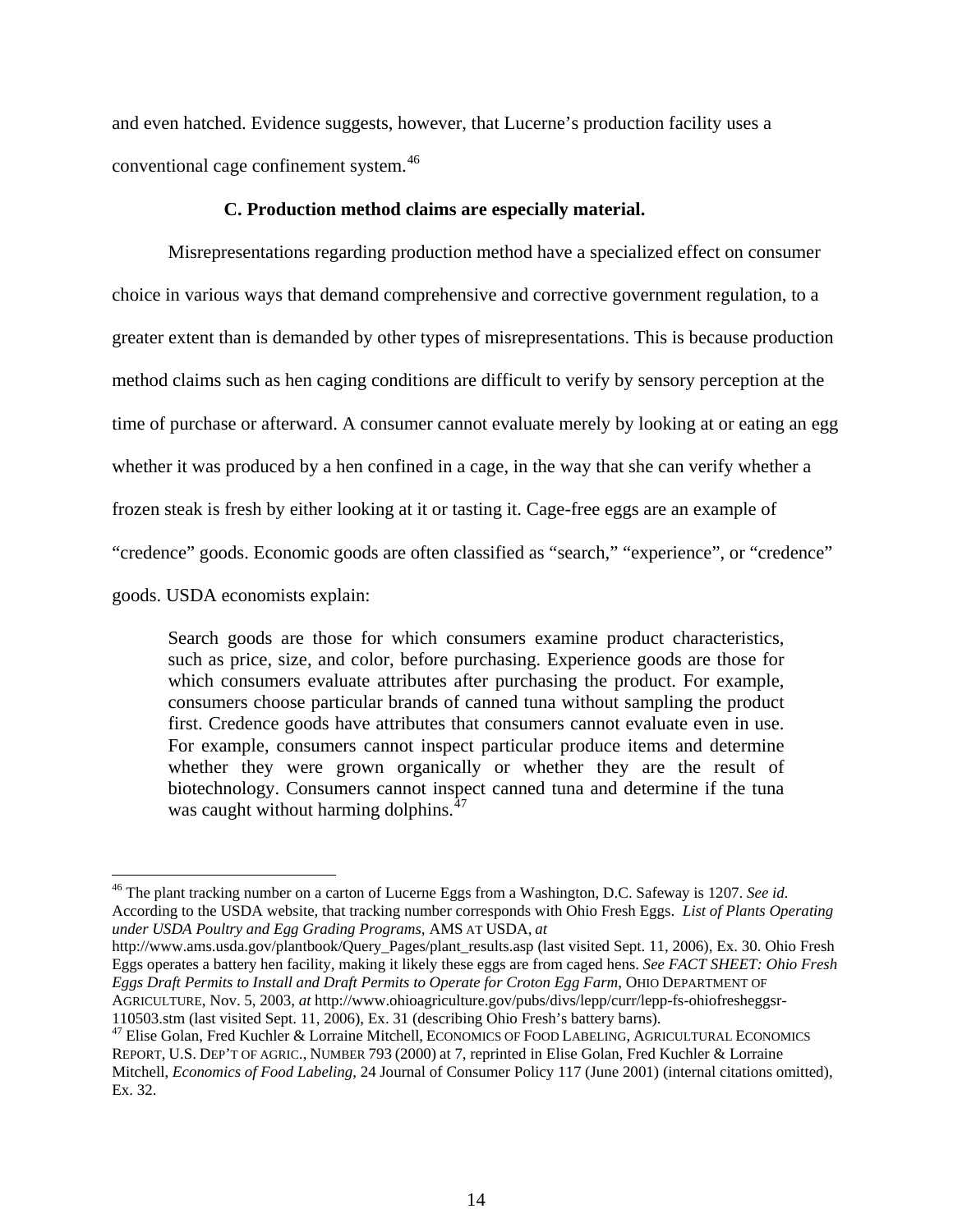Cage-free eggs are credence goods just like the tuna. In both cases, consumers cannot evaluate whether animals were harmed in the production method merely by consuming or inspecting the product. In fact, essentially all animal welfare characteristics of food products make them credence goods, as consumers cannot readily determine how animals were treated during production. Animal welfare claims on products, such as egg production method labeling, are classic examples of asymmetric information. The producer has more information and more access to that information (i.e. exactly how the eggs were produced) than the consumer does, increasing the likelihood that the consumer will buy a lower quality good due to its production method (e.g. eggs from hens confined in cages) than they intend to buy.  $48$  This risk is especially high where the final products themselves are apparently similar, but one is lower quality because of its production method. Producers do not have sufficient incentive to voluntarily label their products. As a result, the market does not supply enough information to allow consumers to make purchasing choices mirroring their individual preferences.<sup>[49](#page-14-1)</sup> This creates a market failure, driving the higher-quality goods (e.g. cage-free eggs) unfairly from the market and deceiving consumers in their purchases.<sup>[50](#page-14-2)</sup>

 $\overline{a}$ 

David Blandford & Linda Fulponi, *Emerging Public Concerns in Agriculture: Domestic Policies and International Trade Commitments*, 26(3) EUR. REV. OF AGRIC. ECON., at 409 (1999), Ex. 33.

<span id="page-14-0"></span><sup>&</sup>lt;sup>48</sup> Blandford and Fulponi (1999) explain:

Where producers are willing to supply products conforming to animal welfare principles, but consumers are not able to distinguish between these and other goods, there is a dysfunction in the market. Many goods produced by the food industry are best qualified as credence type goods, since their quality cannot be discerned by consumers prior to or after purchase. By definition, a credence type good implies a market with imperfect information: asymmetric information between the buyer and seller, thus a specific type of market failure. Since consumers are not able to distinguish by quality (animal friendly), they may choose the lower quality good and this may drive the higher quality good from the market. Labeling is the standard prescription for dealing with different qualities while permitting consumer choice.

<span id="page-14-1"></span> $49$  Golan, Kuchler & Mitchell, at 13, Ex. 32.

<span id="page-14-2"></span> $50$  Blandford & Fulponi (1999), Ex. 33.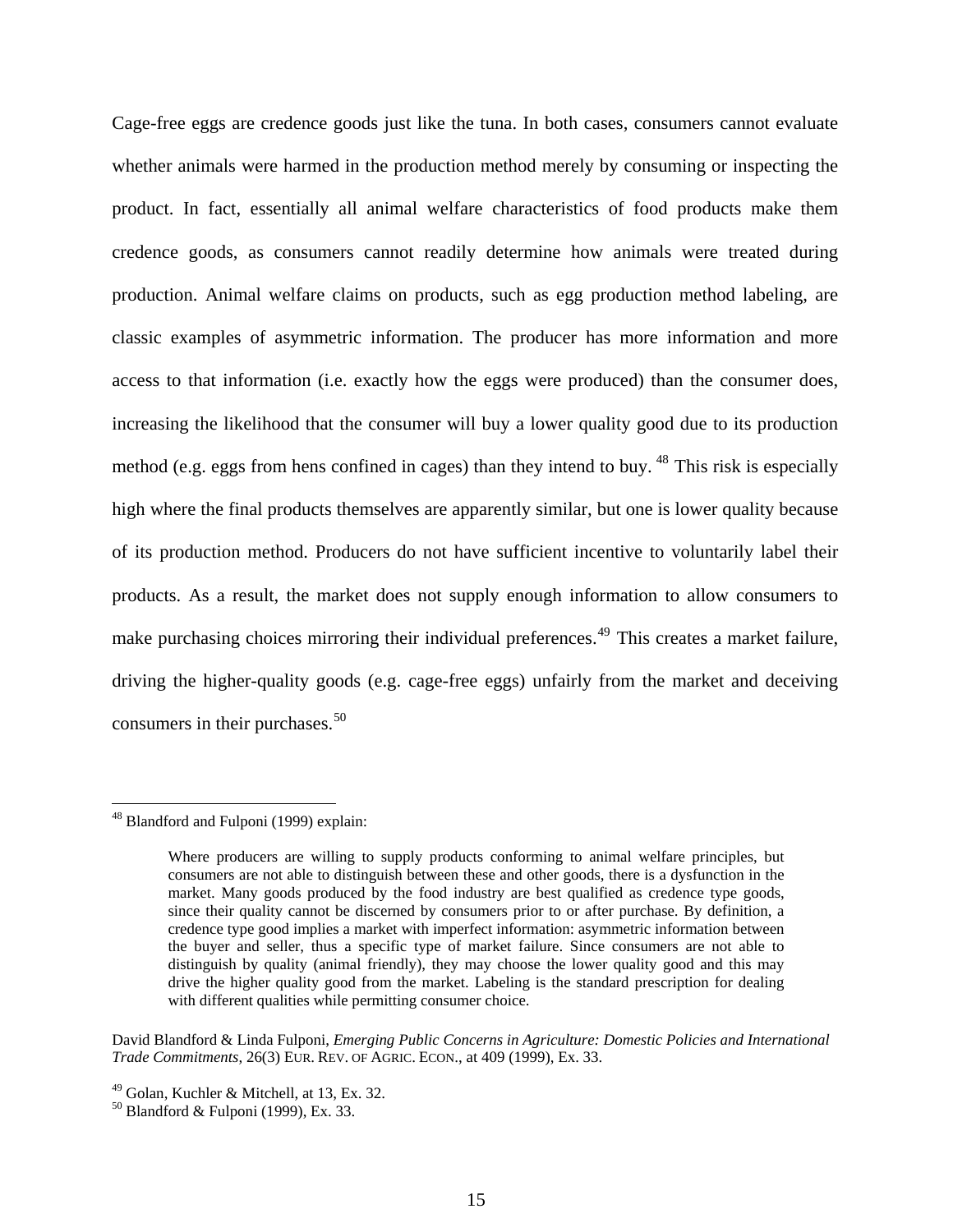The information asymmetries and market failures surrounding credence goods justify government intervention, especially in the context of the widespread misrepresentations in egg labeling, and such corrective action will improve economic efficiency by helping consumers to target expenditures toward products they most want. USDA economists explain that, under asymmetric information:

mandatory labels targeting asymmetric information are designed to provide consumers with greater access to information and to increase the efficiency of the market. The objective of government intervention in these types of cases is not so much to alter consumption behavior but to increase informed consumption . . . . *effective labeling hinges on the existence of standards, testing, certification, and enforcement services. . . . The government must ensure that quality standards in question are clear* and achievable; that testing services, if necessary, are available to measure the validity of labeling claims; that producers (and consumers) are able to certify or otherwise prove the validity of the quality claim; and that a mechanism for enforcing labeling rules exists, including a mechanism to punish producers who make fraudulent claims.<sup>[51](#page-15-0)</sup>

Especially in light of the special impact misrepresentations have in this context, the FDA

must take comprehensive and preventative action in the form of the proposed regulatory scheme

in order to fulfill its mandate to halt the widespread misbranding of eggs in the United States

marketplace.

# **II. Legal Grounds**

This pervasive misbranding of egg labels violates several statutory provisions, and frustrates Congress' will that food labeling accurately reflect the essential characteristics of the product being sold without misrepresenting or omitting material facts on which consumers rely. These same statutory provisions empower, and in fact require, action by the FDA to correct such mislabeling.

<span id="page-15-0"></span> $<sup>51</sup>$  *Id.* at 13-15 (emphasis added).</sup>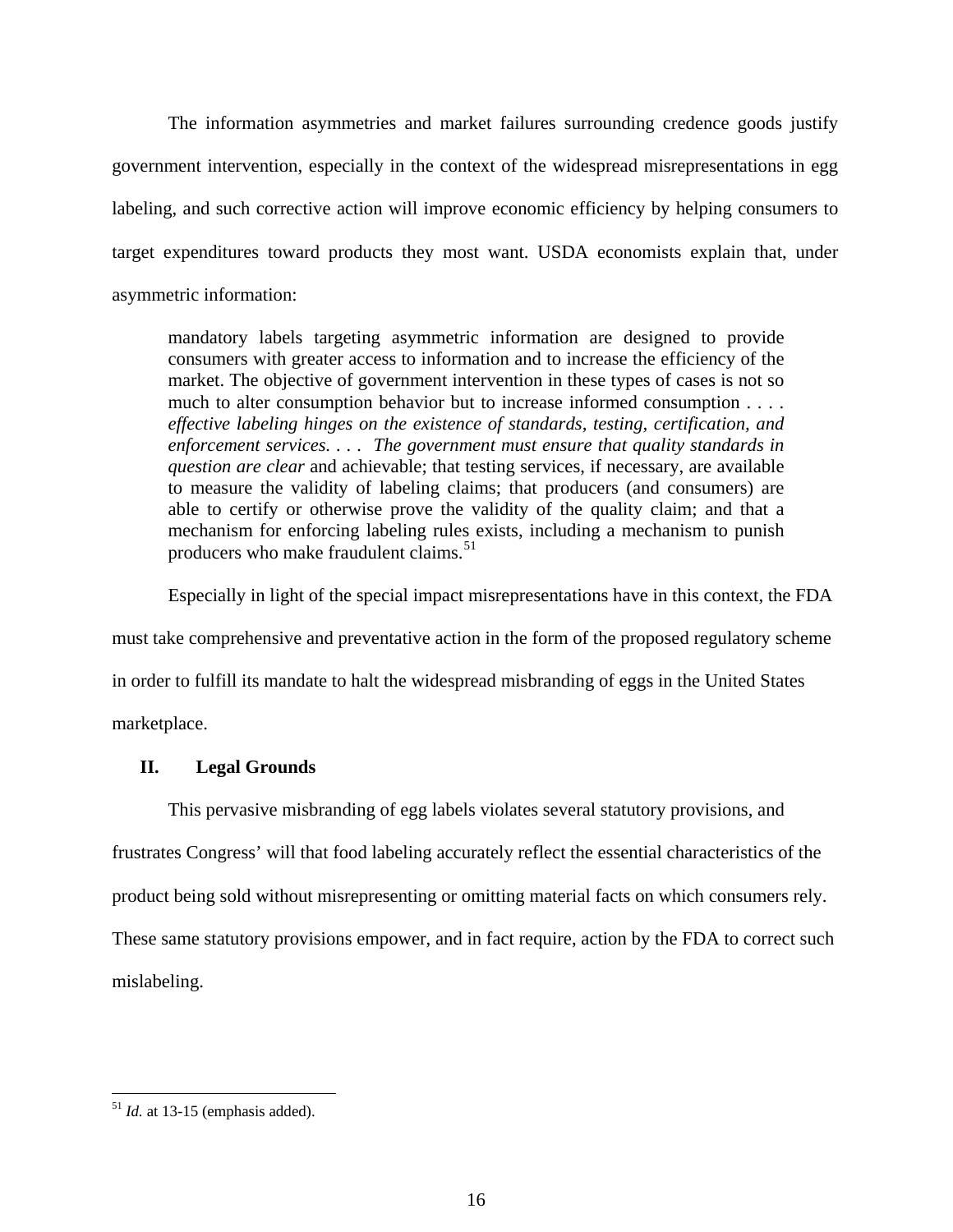# **A. The FDA has the legal authority and responsibility to regulate egg label misbranding.**

The FDA is the primary government agency charged with the responsibility of regulating product labels.<sup>[52](#page-16-0)</sup> The FDA is also empowered with the ability to make administrative findings that may result in official action to enjoin false and misleading advertisements.<sup>[53](#page-16-1)</sup> The FDA and FSIS share federal authority to regulate eggs.<sup>[54](#page-16-2)</sup> Therefore, the FDA has the legal authority to regulate misleading egg labeling.

Correct application of the FFDCA when determining if a label is misleading requires

evaluating the "falsity or misleading character of a label or of labeling or of advertising…as read

by those to whom [the product] appeals." *See U.S. v. Vitamin Industries, Inc.*, 120 F.Supp. 755,

767 (D.C.Neb. 1955) (collecting cases from the Second, Sixth, Seventh, Ninth and Tenth

Circuits). In accord with this position is *U.S. v. Articles of Drug, etc.*, 263 F.Supp. 212, 215-16

(D.C.Neb. 1967), where the court held that

'Misleading' as used within the Act should be determined by the effect that the material (label and labeling) will have on prospective purchasers to whom the claims are addressed…It would defeat the obvious intent of the [FFDCA] to hold such persons to special knowledge or ability. Nor should the Court assume that the buying public will exercise great selectivity and caution in what they choose to believe of what they hear or read.

In other words, the courts in *Articles* and *Vitamin* read the FDCA to be a law benefiting

consumers. The purpose of 21 U.S.C. § 321 is to prevent "people of ordinary understanding and

discrimination" from being misled into making purchases they would not otherwise have made.<sup>[55](#page-16-3)</sup>

<span id="page-16-0"></span> $52$  21 U.S.C. § 1036(b) (2006); 7 U.S.C. § 6509 (2006); 7 C.F.R. §§ 3.91, 56.35(b), 57.5, and 58.50 (2006). It should be noted that the FDA has not made clear whether it construes these statutes to cover false advertising complaints by consumers regarding animal production methods; however, there are limits to how far any agency can go in ignoring its statutory mandate. *See Chevron U.S.A., Inc. v. Nat. Resources Def. Council, Inc.*, 467 U.S. 837, 843 (1984) (establishing the arbitrary and capricious agency actions standard). 53 21 C.F.R. § 10.30(e) (2006).

<span id="page-16-1"></span>

<span id="page-16-2"></span><sup>54</sup> 65 Fed. Reg. 76092-01 (Dec. 5, 2000) (to be codified at 21 C.F.R. Pt. 16, 101, 115), Ex. 34. 55 *Articles*, 263 F.Supp. at 216.

<span id="page-16-3"></span>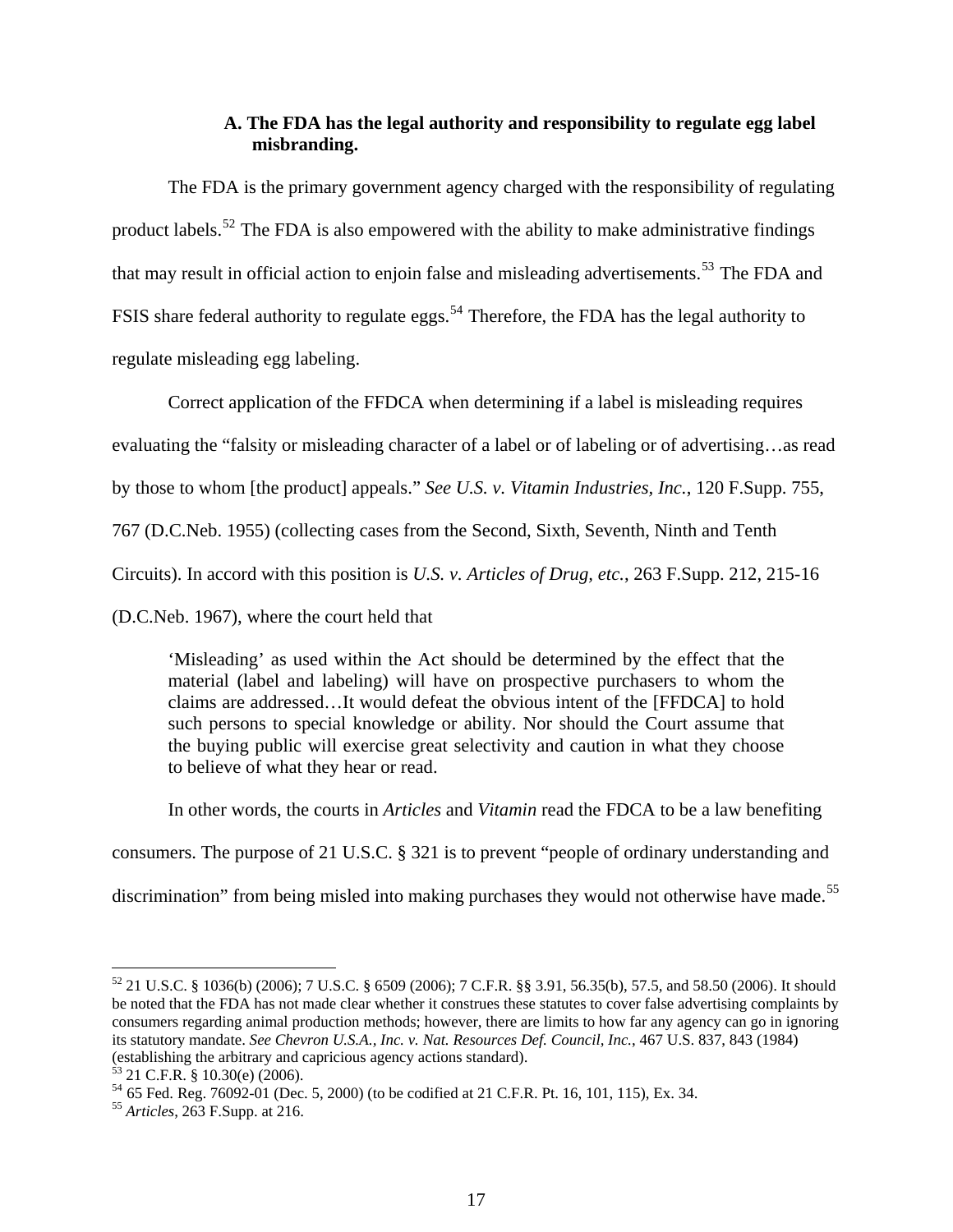The FDA is not only permitted but is in fact *required* to act to regulate egg labeling. In its controlling Memorandum of Understanding with the Federal Trade Commission, the FDA confirmed its commitment to prevent deception of the public, and takes primary responsibility for preventing deceptive food labeling.[56](#page-17-0)

In *Alliance for Bio-Integrity v Shalala*, 116 F.Supp.2d 166, 178 (D.D.C. 2000), the court held that the FDCA "grants the FDA limited authority to require labeling [of foods]." According to 21 U.S.C. §321(n) of the FDCA,

…in determining whether…labeling or advertising is misleading, there shall be taken into account (among other things) not only representations made or suggested by statement, word, design, device or any combination thereof, but also the extent to which the labeling or advertising fails to reveal facts material in the light of such representations or material with respect to consequences which may result from the use of the articles to which the labeling or advertising relates under the conditions of use prescribed in the labeling or advertising thereof or under such conditions of use as are customary and usual.

If a label or method of advertising fails to reveal facts in such a way, it is deemed

"misbranded" and the FDA may require a labeling change.<sup>[57](#page-17-1)</sup> In *Shalala*, the agency action being reviewed was the FDA's decision not to require labeling of foods modified through rDNA (recombinant deoxyribonucleic acid) technology. The FDA interpreted the rDNA status of the food as not being a material change from non-genetically altered food.<sup>[58](#page-17-2)</sup> This is because it was neither inherently risky to consumer health or safety, nor did it differ in any material way from traditional counterparts.<sup>[59](#page-17-3)</sup> The court, without adopting FDA's interpretation of the statute, afforded the FDA substantial deference and found its interpretation in that case reasonable.<sup>[60](#page-17-4)</sup>

<span id="page-17-0"></span><sup>56</sup>*Working Agreement Between FTC and FDA*, 4 TRADE REG. REP. (CCH) ¶ 9,850.01 (1971), Ex. 8. 57 *Alliance for Bio-Integrity v. Shalala*, 116 F.Supp.2d 166, 178 (D.D.C. 2000). 58 *Id.*

<span id="page-17-3"></span><span id="page-17-2"></span><span id="page-17-1"></span>

<sup>59</sup> *Id* at 178-79. 60 *Id*.

<span id="page-17-4"></span>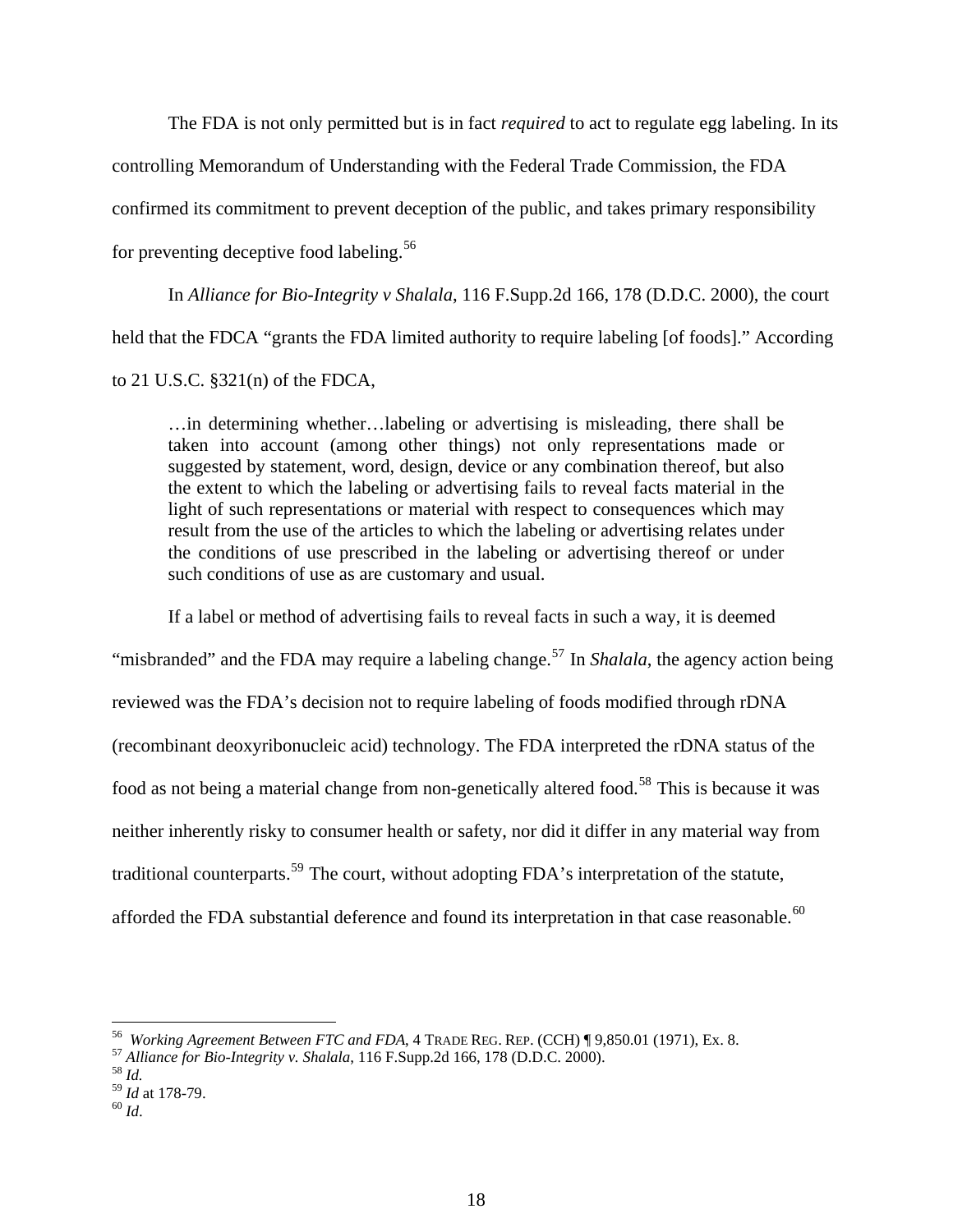However, the court also noted in the same discussion that the FDA does retain authority to require specific labeling to cure material fact *omission* and other forms of misbranding.<sup>[61](#page-18-0)</sup> Indeed, the court reasoned that "the determination that a product differ materially from the type of product it purports to be is a factual predicate to the requirement of labeling…[and] if there is a [material] difference, and consumers would likely want to know about the difference, then labeling is appropriate."<sup>[62](#page-18-1)</sup> Thus the FDA is required to regulate labeling to correct misbranding.

The general misbranding described herein fits into the exception carved out by the court in *Shalala*. The labeling of shell eggs in the United States today fails to reveal to consumers certain material facts which substantially influence their purchase decisions. Egg labels now commonly employ misleading express and implied claims, which result in a material and significant difference between the product sold and what it purports to be. As the court in *Shalala* held, a product that "differ[s] significant[ly]...from what it purports to be" is an appropriate product for which to require special labeling.<sup>[63](#page-18-2)</sup> Making purchases they otherwise would not have made is exactly what consumers are doing in the case of egg production method labeling. We are faced with a situation where over half of the consumer base has little knowledge of production methods, but 77% of consumers would consider switching brands for a product certified as protective of animal care if their current product were not, 75% would choose food products protecting animal care over those that are not,<sup> $64$ </sup> and 98% of eggs are produced by hens confined in cages, which  $86.2\%$  of the public finds to be unacceptable.<sup>[65](#page-18-4)</sup> Given this, there is a

<span id="page-18-0"></span> $^{61}$  *Id.* at 178, n8.<br> $^{62}$  *Id.* at 179.

<span id="page-18-1"></span>

<span id="page-18-2"></span><sup>61</sup> *Id.* at 178, n8. <sup>62</sup> *Id.* at 179. 63 *Id*. 64 *Laying Out the Facts™*, GOLIN/HARRIS INTERNATIONAL, 2004, *at*

<span id="page-18-3"></span><http://www.meatami.com/Content/PressCenter/AnimalCarePresentations/Head.pdf>(last visited Sept. 18, 2006), Ex. 2.

<span id="page-18-4"></span><sup>65</sup> *Poll: U.S. Citizens Support Humane Treatment for Egg-Laying Hens*, REUTERS, CNN, Sept. 20, 2000, *at* http://archives.cnn.com/2000/FOOD/news/09/20/food.hens.reut/index.html (last visited Sept. 11, 2006), Ex. 4 and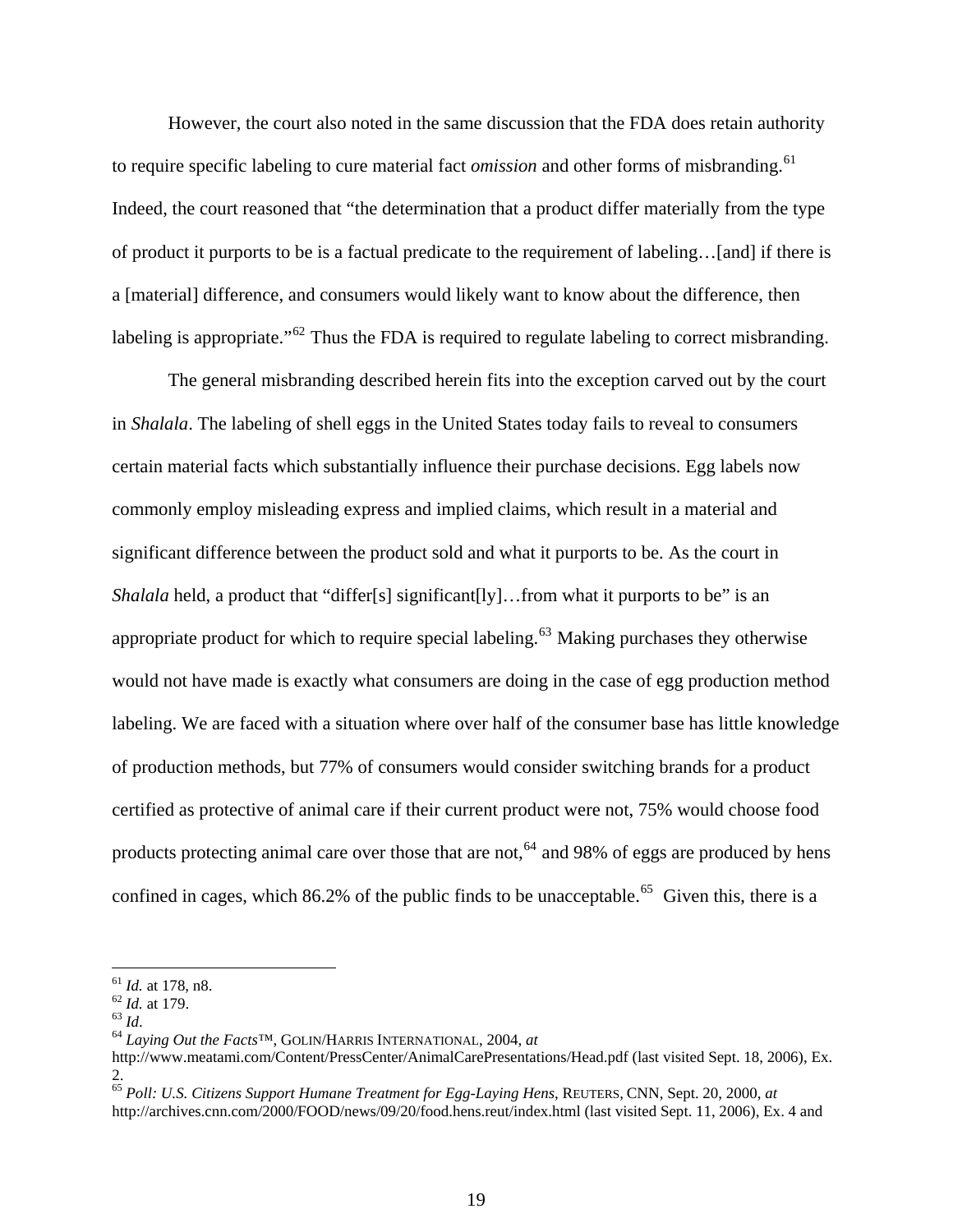high risk of even blatant factual misrepresentations on cartons.<sup>[66](#page-19-0)</sup> Where terms like "Free Range" or "Cage-Free" are not regulated or even defined, companies are allowed to use them with impunity, even where their use defies logical sense. For example, eggs claimed to be "Animal Friendly"<sup>[67](#page-19-1)</sup> or "Certified Animal Care"<sup>[68](#page-19-2)</sup> can be from birds confined in cages. This renders the labeling landscape meaningless.<sup>[69](#page-19-3)</sup> The potential for misleading consumers by omissions or misrepresentations through an unregulated market is rampant. This issue fits squarely into the purview of the USDA under the FDCA.

# **B. The FSIS of the USDA recognizes the importance of standardizing production claims.**

The Food Safety and Inspection Service ("FSIS") of the USDA has recognized the

importance of standardizing basic production method claims. It has published a policy regarding

the evaluation and validation of basic production methods, including review of affidavits,

testimonials and protocols.<sup>[70](#page-19-4)</sup> The FSIS thus regulates terms such as "free-range" and "free-

roaming," but not for egg products. In another policy statement, FSIS has discussed the meaning

of these terms and its role in "ensuring the truthfulness and accuracy in labeling," referring to the

E-mail from Rebecca Wittman, Zogby International, to Gene Bauston, President, Farm Sanctuary (Sept. 18, 2000), Ex. 4A.

<span id="page-19-0"></span><sup>66</sup> *See, e.g., Sales*, ROSE ACRE FARMS, *at* http://www.roseacre.com/sales.html (last visited Sept. 8, 2006), Ex. 26; *Egg Products,* WILCOX FAMILY FARMS, *at* <http://www.wilcoxfarms.com/cagefree.html> (last visited Sept. 8, 2006), Ex. 27 and *Egg Products: Vita Egg,* WILCOX FAMILY FARMS, *at* <http://www.wilcoxfarms.com/vitaegg.html> (last visited Sept. 14, 2006)*,* Ex. 28; *see also* Statement of Grounds, Part I, B. of this petition, *supra*, for further discussion.

<span id="page-19-1"></span><sup>&</sup>lt;sup>67</sup> Farm Fresh "Animal Friendly" claim on in-store poster. *Farm Fresh Supermarket Image of In-Store Poster*, "AA *Eggs,*" Ex. 16.<br><sup>68</sup> Saudar's Eqs. Cantor Image Freed 1.1.

<span id="page-19-3"></span><span id="page-19-2"></span><sup>&</sup>lt;sup>68</sup> Sauder's Egg Carton Image, Ex. 14.<br><sup>69</sup> See Umbra Fisk, *Rambled Eggs, GRIST MAGAZINE*, Mar. 22, 2006, *available at* 

http://www.grist.org/advice/ask/2006/03/22/free-range/index.html, (last visited Sept. 11, 2006), Ex. 35; *Cage-Free Over Easy Please – Are Designer Eggs What They're Cracked up to be?*, HEALTH MAGAZINE, March 2003, *available at* http://www.pfda.com/prodServices/Healthcare/ ArticleOfMonth.asp?ArticleID=261, (last visited Sept. 11, 2006), Ex. 36; *Claim some eggs falsely labeled 'free range,'* ABC NEWS ONLINE, July 23, 2006, *available at*  <http://www.abc.net.au/news/newsitems/200607/s1694200.htm>, (last visited Sept. 11, 2006), Ex. 37.<br><sup>[70](http://www.abc.net.au/news/newsitems/200607/s1694200.htm)</sup> OFFICE OF POLICY, PROGRAM, AND EMPLOYEE DEVELOPMENT, FOOD SAFETY AND INSPECTION SERVICE, UNITED

<span id="page-19-4"></span>STATES DEPARTMENT OF AGRICULTURE, ANIMAL PRODUCTION CLAIMS OUTLINE OF CURRENT PROCESS, *available at* <http://www.fsis.usda.gov/OPPDE/larc/Claims/RaisingClaims.pdf> (last visited Sept. 11, 2006), Ex. 38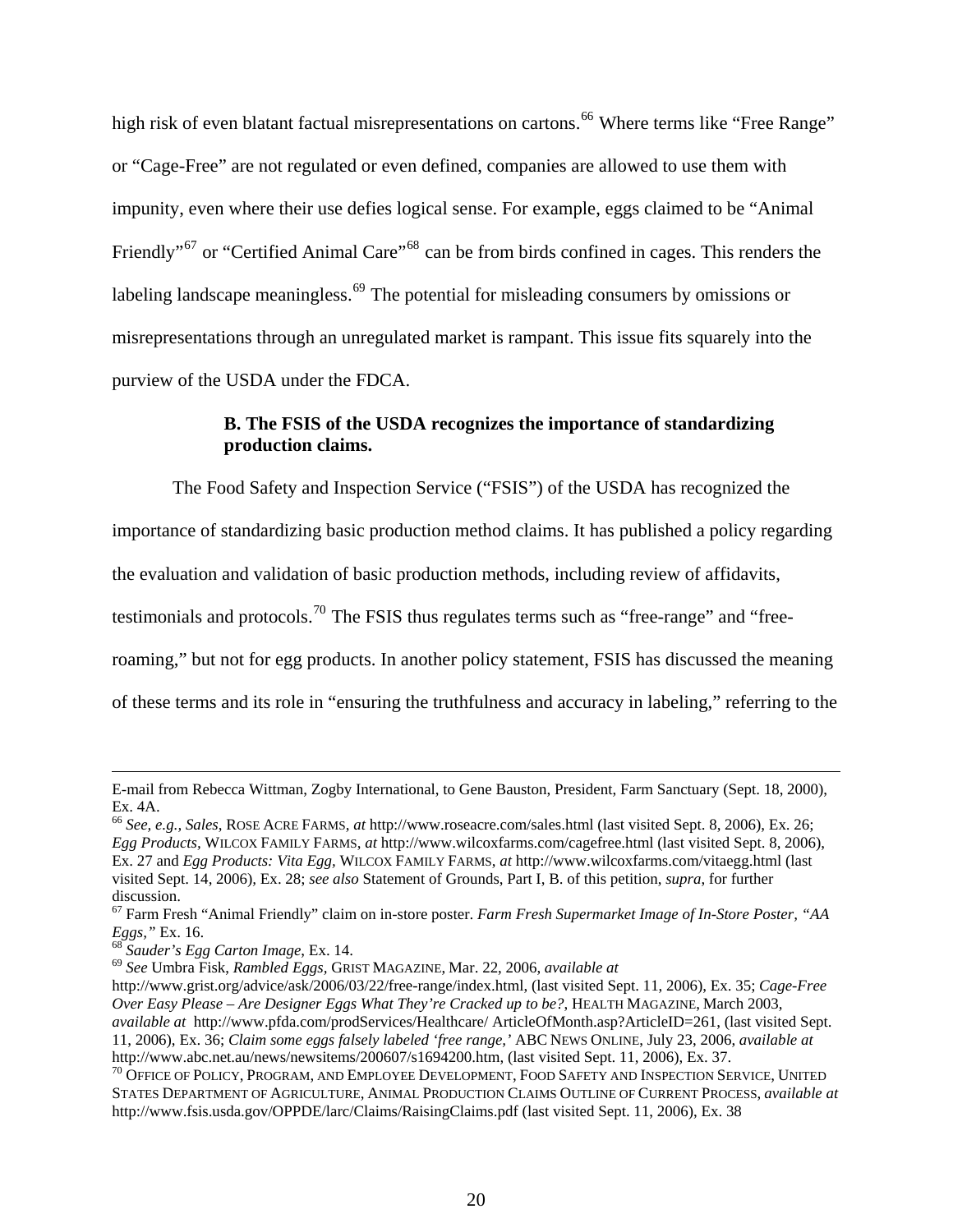requirement that "[p]roducers must demonstrate to the Agency that the poultry has been allowed access to the outside."<sup>[71](#page-20-0)</sup>

To date, however, the FDA has not exercised its authority over egg labeling, which has resulted in inconsistency between the agencies' application of their respective and verbatim statutory provisions<sup>[72](#page-20-1)</sup> and the widespread use of misleading express and implied production method claims on egg labels as described above.

# **C. The current regulations do nothing to prevent the egg label misbranding discussed herein.**

Among other provisions, the FDA has the authority pursuant to 21 U.S.C.  $\S 321(n)$ 

(2006) to correct the common egg label misbranding described above. Although there are

several FDA regulations that address the direct issue of the labeling of shell eggs, none of these

Another FSIS policy statement notes:

 $\overline{a}$ 

FOOD SAFETY INSPECTION SERVICE, UNITED STATES DEPARTMENT OF AGRICULTURE, USING THE CLAIM "CERTIFIED ORGANIC BY . . ." ON MEAT AND POULTRY PRODUCT LABELING, *at*  <http://www.fsis.usda.gov/OA/background/organic.htm> (last modified Mar. 2, 2000) (last visited Sept. 11, 2006), Ex. 40.

<span id="page-20-1"></span><sup>72</sup> *See* the Federal Meat Inspection Act, *at* 21 U.S.C. § 601(n)(1) (2006) (prohibiting labeling of meat or meat products that is "false or misleading in any particular"), and the Poultry Products Inspection Act, *at* 21 U.S.C. § 453(h)(1) (2006) (prohibiting labeling of poultry products that is "false or misleading in any particular").

<span id="page-20-0"></span><sup>&</sup>lt;sup>71</sup> FOOD SAFETY INSPECTION SERVICE, UNITED STATES DEPARTMENT OF AGRICULTURE, FACT SHEETS: MEAT AND POULTRY LABELING TERMS, *at* http://www.fsis.usda.gov/Fact\_Sheets/Meat\_&\_Poultry\_Labeling\_Terms/index.asp, (last visited Sept. 11, 2006), Ex. 39

FSIS has permitted the application of "animal production claims," i.e., truthful statements about how the animals from which meat and poultry products are derived or raised, on the labeling of meat and poultry products. For many years, animal production claims have served as an alternative to the use of the term "organic" on the labeling of meat and poultry products in the absence of a uniformly accepted definition. Thus, producers may wish to continue the use of animal production claims on meat and poultry labeling. Examples of animal production claims are "No Hormone Implants Used in Raising," "Raised Without Added Hormones," "No Antibiotics Used in Raising," "Corn Fed," "Fed An All Vegetable Diet," "Raised In An Open Pasture," and "Free Range." The system FSIS has in place for evaluating the necessary supporting documentation to ensure the accuracy of animal production claims, such as producer affidavits and raising protocols, will continue to be used whenever these types of claims are made.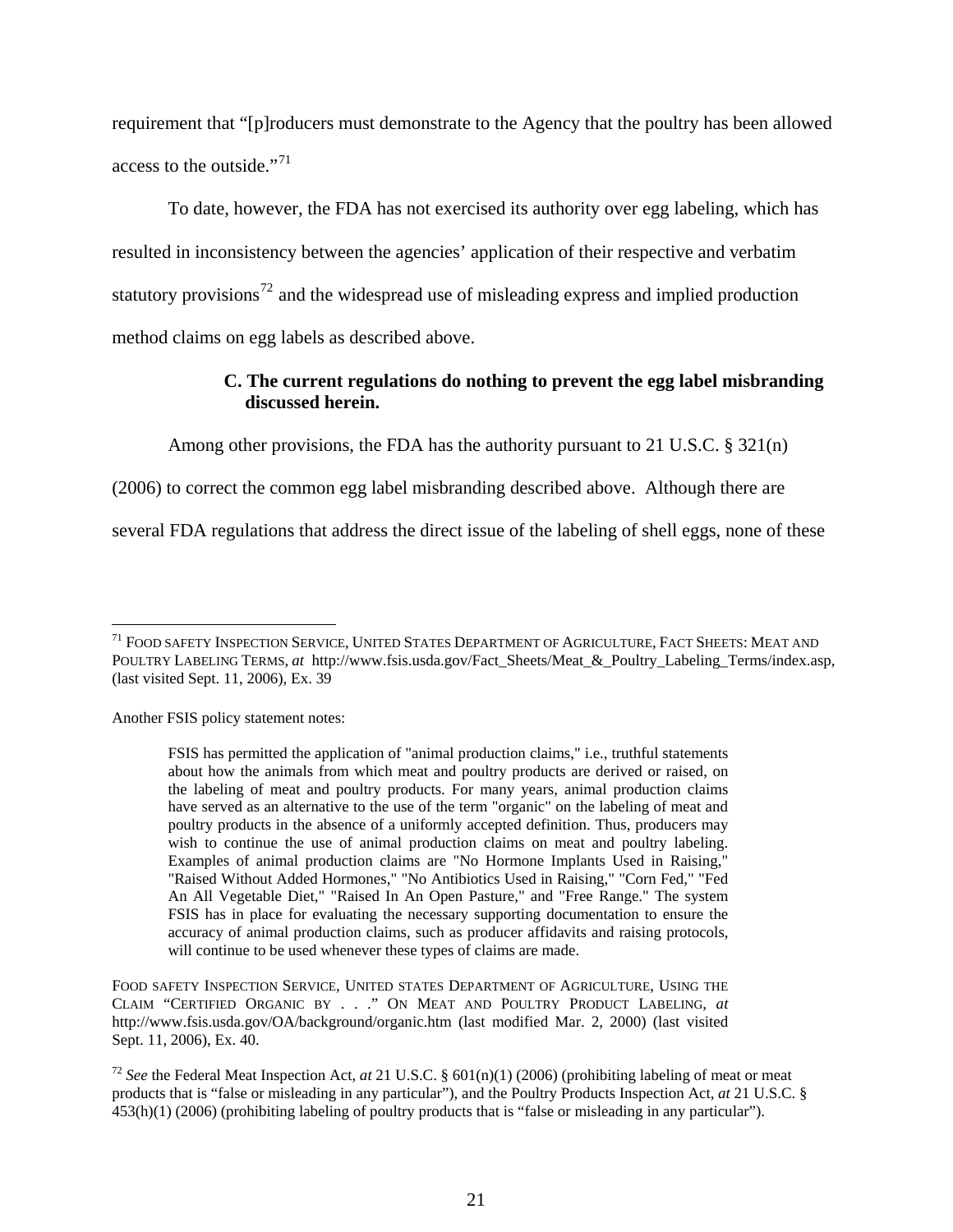regulations deal with the omission or misrepresentation of material facts regarding basic egg

production method.

There are two current FDA regulations that address the issue of the labeling of shell eggs.

First, 21 C.F.R. § 101.17(h) simply requires that all shell eggs bear a statement regarding safe

handling instructions:

(1) The label of all shell eggs, whether in intrastate or interstate commerce, shall bear the following statement:

SAFE HANDLING INSTRUCTIONS: To prevent illness from bacteria: keep eggs refrigerated, cook eggs until yolks are firm, and cook foods containing eggs thoroughly. $73$ 

This subsection focuses on mislabeling that would affect human health, guarding against inadvertent bacteria consumption. The remainder of the regulation details the FDA's powers for enforcing this regulation.

Second, 21 C.F.R. § 101.9 (2006) concerns nutrition labeling of foods generally. This

provision states that "nutrition information relating to food shall be provided for all products

intended for human consumption" on the outer label of such product. Shell eggs are exempt from

the outer package labeling requirement if the label is clearly on the inner package (presumably

because consumers can open the package at the store to view the nutrition label before

purchase).[74](#page-21-1)

 $\overline{a}$ 

These two provisions do nothing to address the common omission or misrepresentation of

material facts or misleading imagery regarding basic egg production method described in detail

<span id="page-21-0"></span><sup>73 21</sup> C.F.R. § 101.17(h) (2006).

<span id="page-21-1"></span><sup>74 21</sup> C.F.R. § 101.9(j)(14) (2006) ("Shell eggs packaged in a carton that has a top lid designed to conform to the shape of the eggs are exempt from outer carton label requirements where the required nutrition information is clearly presented immediately beneath the carton lid or in an insert that can be clearly seen when the carton is opened.")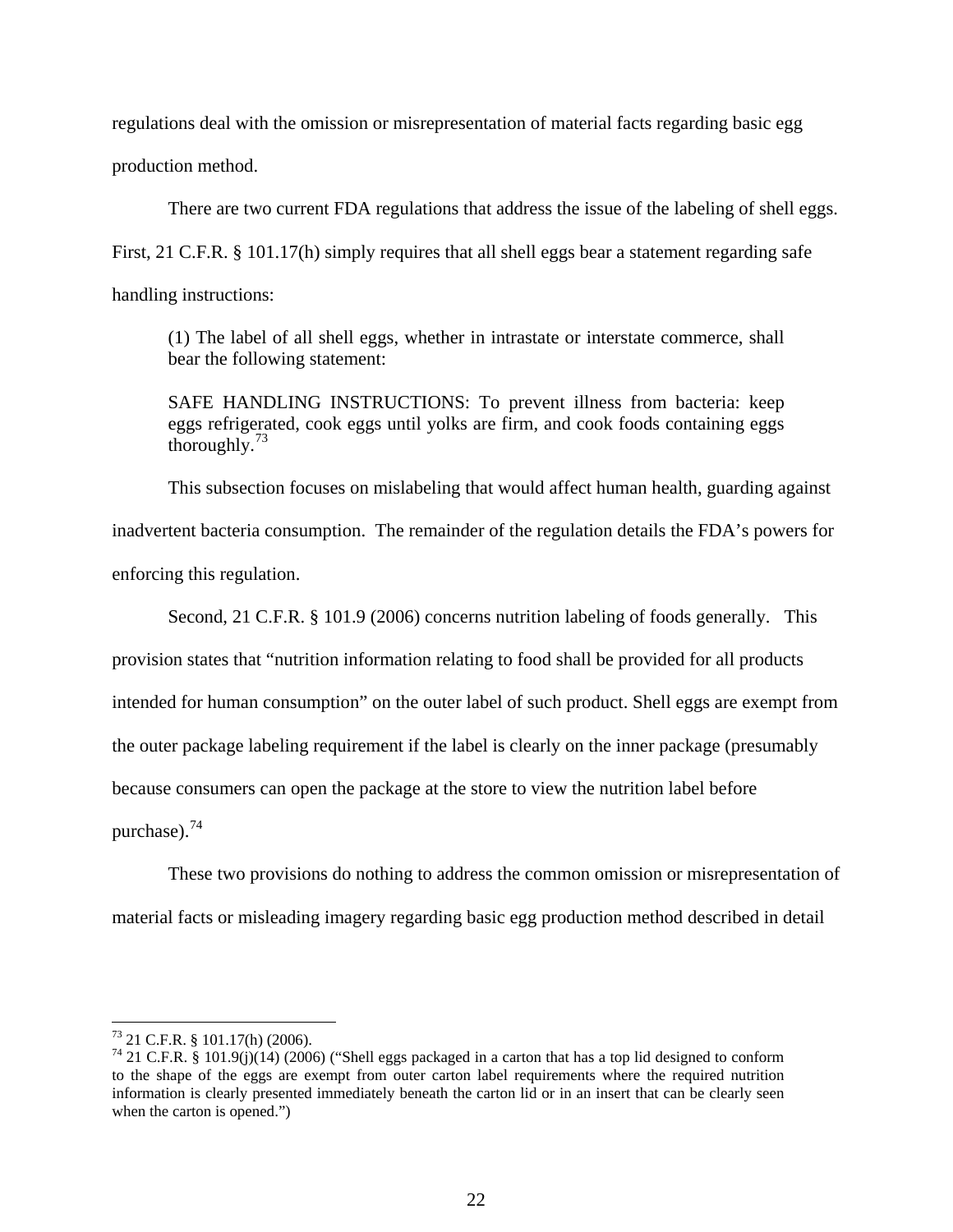above.[75](#page-22-0) In fact their narrow focus on health suggests to businesses labeling eggs that there is no federal oversight or interest in the misrepresentation of material facts or misleading imagery or other representations regarding production method, and this promotes misleading labeling with impunity, in complete contradiction to the will of Congress as expressed in the FFDCA and FPLA.

# **D. The proposed regulations are consistent with and fulfill the FDA's mandate to correct egg label misbranding.[76](#page-22-1)**

Misbranding was one of the chief evils Congress sought to stop in enactment of the FFDCA.<sup>[77](#page-22-2)</sup> A food has been misbranded under the FFDCA<sup>[78](#page-22-3)</sup> if "its labeling is false or misleading in any particular."<sup>[79](#page-22-4)</sup> A food is also misbranded if its label omits material facts.<sup>[80](#page-22-5)</sup> There is no requirement that consumers actually are deceived, and such a product need not be deleterious to human health.[81](#page-22-6) This standard would cover misleading imagery, discussed *supra*, as well as misleading factual claims or implications.

In addition, labels may be misleading even if the relevant information is somewhere on the package along with a potentially misleading contradictory representation. For example, in *Article of Food,* the court found a package with the claim "diet thins" on the front of the

<span id="page-22-0"></span> $75$  Nor do any of the currently proposed agency regulations regarding egg labeling address these issues.

<span id="page-22-1"></span><sup>&</sup>lt;sup>76</sup> While the discussion has focused on the FFDCA which provides sufficient authority for the FDA to act, petitioners note that sections of the FPLA, specifically 15 U.S.C. § 1453, requires an accurate statement of the identity of the food sold ("The commodity shall bear a label specifying the identity of the commodity . . . ."). *See* 15 U.S.C. § 1453(a)(1) (2006).

<span id="page-22-3"></span><span id="page-22-2"></span><sup>77</sup> *62 Cases of Jam* v. *U.S.*, 340 U.S. 593, 596 (1951). 78 21 U.S.C. §§ 301-395 (2006).

<span id="page-22-6"></span><span id="page-22-5"></span><span id="page-22-4"></span> $^{80}$  *Id.* at § 321(n).<br><sup>81</sup> *U.S. v. An Article of Food, etc,* 377 F.Supp. 746, 748-749 (E.D.N.Y. 1974) (where plaintiffs asserted that the name "diet thins" on front panel of product implied crackers were lower in caloric content than other crackers, the court did not require actual deception or health risks:

A food product may be subject to condemnation even though it is not deleterious [citing *Libby, McNeil & Libby v. United States*, 148 F.2d 71 (2d Cir. 1945)]. It is not necessary to show that anyone was actually misled or deceived, or that there was any intent to deceive. As the Supreme Court stated in *United States v. 95 Barrels-Cider Vinegar*, 265 U.S. 438, 442 (1924), [t]he statute . . . condemn[s] every statement, design and device which *may* mislead or deceive. [emphasis added by Court]).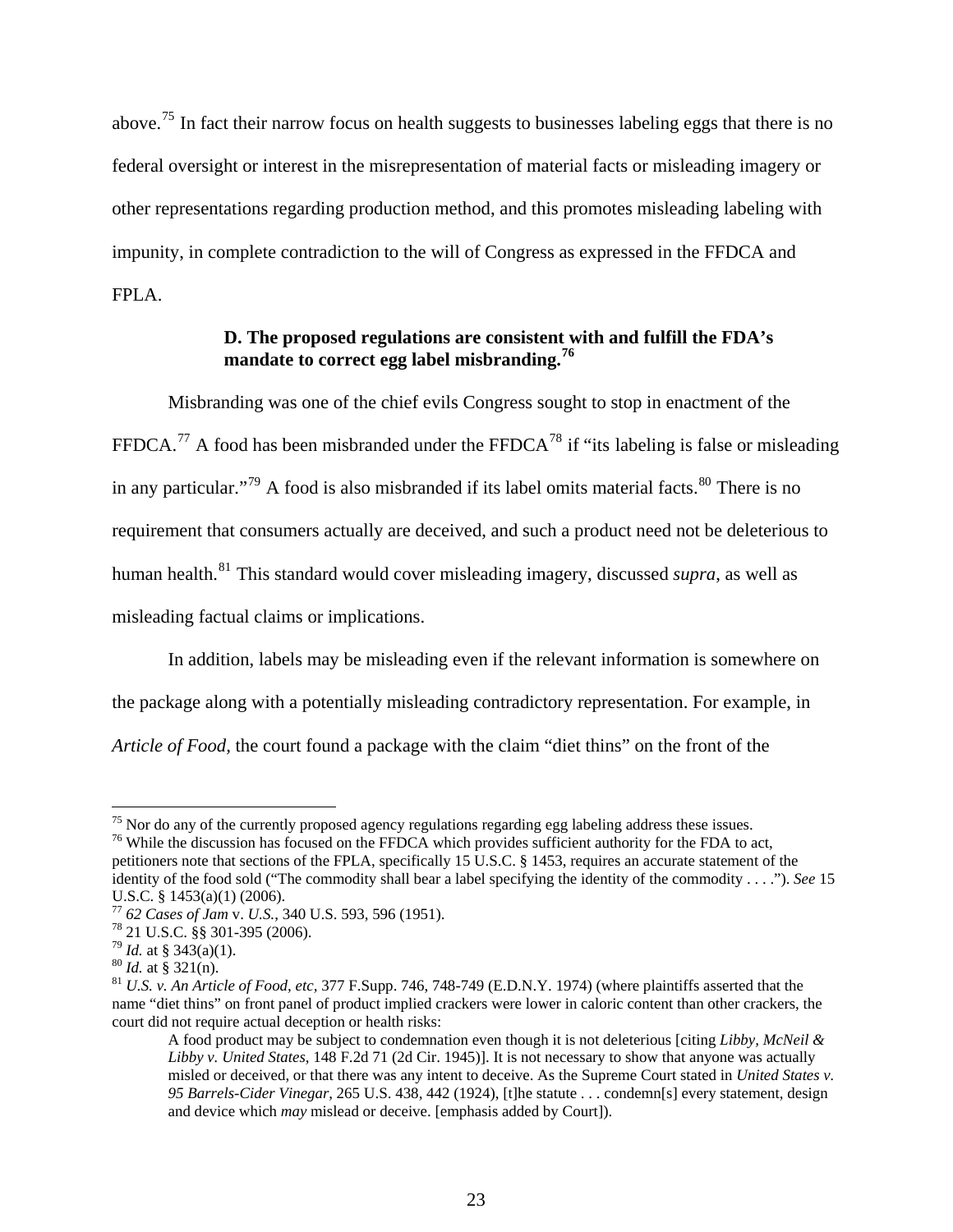container to impermissibly mislead consumers even where the side panel provided factually accurate clarifying information.<sup>[82](#page-23-0)</sup>

Egg producer Radlo Foods, which distributes three lines of eggs (All Natural, Cage-Free, and Cage-Free Organic) under the brand name Born Free, has voluntarily elected to disclose the phrase, "From Caged Hens" on the side panel of its All Natural Eggs. <sup>[83](#page-23-1)</sup> This is a positive step for consumers, as it is currently the only example of which petitioners are aware of an egg producer in the United States providing such information on packaging. However, given *Article of Food,* the brand name "Born Free" on the front panel may be considered to be misleading to consumers who might interpret that as meaning hens are "free" or cage-free, even where the side panel's "from caged hens" provides clarifying information. Therefore, the clarifying phrase has been placed on the side panel, which would not comply with the regulations proposed herein, for the reasons set forth in *Article of Food*. Consumers need a clear and consistent set of expectations. Petitioners request regulations requiring front panel disclosure of production method to correct this otherwise confusing landscape. Regulation is required under 21 U.S.C. § 321(n).

The FDA has promulgated food labeling requirements in contexts similar to the one discussed here, apart from concerns regarding human health, for example under 21 C.F.R. §§ 101.93, 101.95 (2006) (which comprise Subpart F, entitled "Specific Requirements for Descriptive Claims that are Neither Nutrient Content Claims nor Health Claims"). These requirements deal with statements for dietary supplements, and use of the terms "fresh," "freshly

<span id="page-23-0"></span><sup>&</sup>lt;sup>82</sup> *Id.* at 749 ("whether or not the side panel of the Diet-Thins label may accurately describe its virtues for certain special diets which to not appear to involve weight control, the misleading nature of the front panel still justifies condemnation of the seized articles.")

<span id="page-23-1"></span><sup>83</sup> *Born Free Egg Carton Label Image,* Ex. 41; *Born Free All Natural,* RADLO FOODS, *at* <http://www.radlo.com/bfAllNaturalEggs.html> (last visited Sept. 11, 2006), Ex. 41A.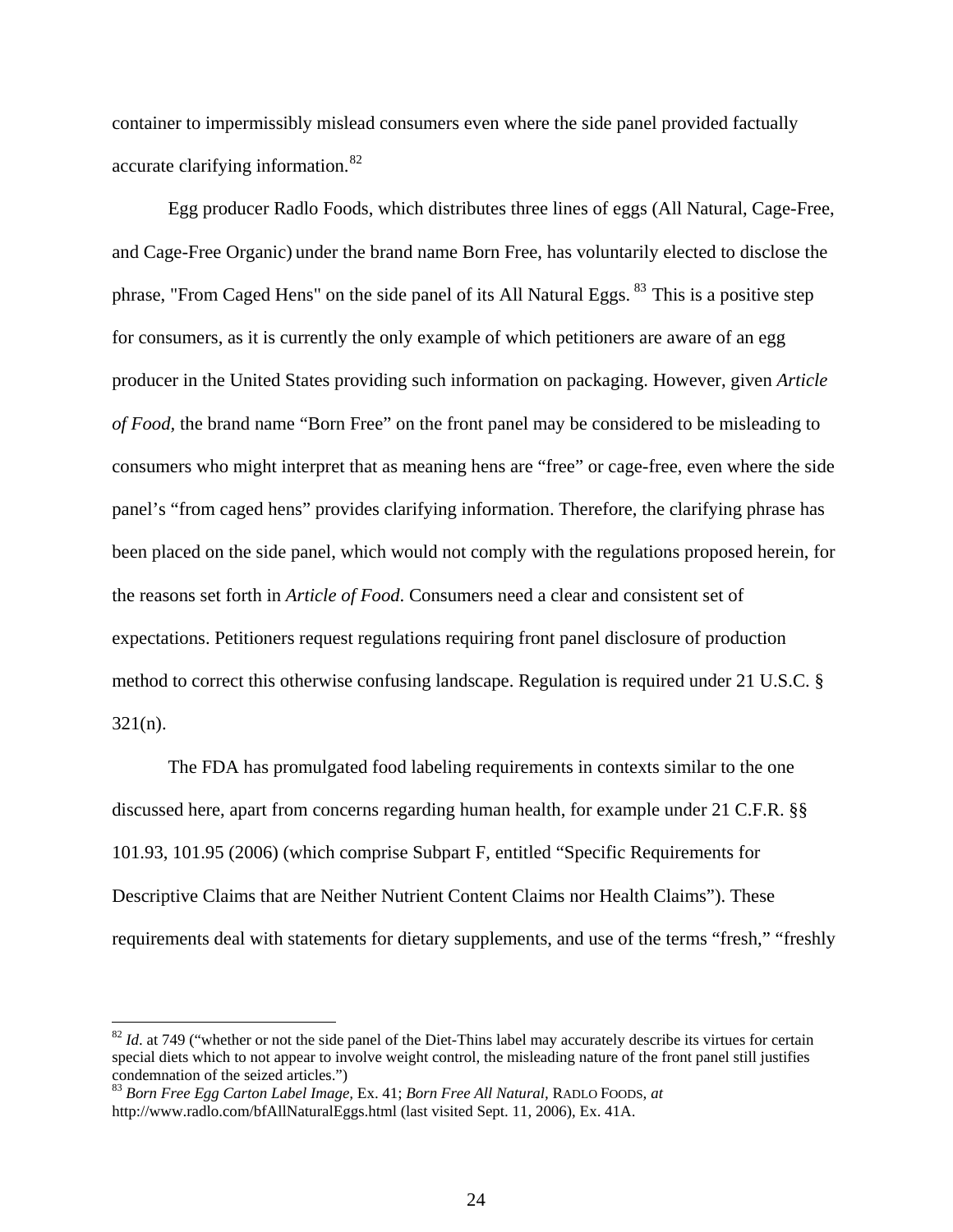frozen," "fresh frozen," etc.<sup>[84](#page-24-0)</sup> The FDA has also addressed food origin claims in other contexts, such as limitations on producers labeling food products as artificially (synthetically) or naturally flavored,<sup>[85](#page-24-1)</sup> and calling for comments on what constitutes a minimally processed food.<sup>[86](#page-24-2)</sup>

Quoting the Supreme Court in *United States v. 95 Barrels*, 265 U.S. 438, 442-43 (1924), the court in *An Article of Food* held that the fact that a label *could* mislead or deceive was sufficient to bring about the need for agency action.<sup>[87](#page-24-3)</sup> The test to apply is not the test of the "reasonable consumer," but rather of the "ignorant…unthinking and…credulous consumer."[88](#page-24-4) Indeed, "*[e]ven a technically accurate description* of a food or drug's content may violate [the FFDCA] if the description is misleading in other respects."[89](#page-24-5) In *U. S. v. An Article of Food, etc,* 377 F.Supp. 746, 748 (E.D.N.Y. 1974), the court held that "[i]n order to sustain a seizure [of a misbranded product], [one] need not prove that all the label representations are both false and misleading. A food is misbranded if it appears that any *one* representation is false or misleading" (emphasis in original).  $90$ 

Those consumers in need for the greatest deal of protection from predatory false and misleading advertising are those who are most likely to believe what they see and read without doing their own independent research. Statutes like the FFDCA exist for exactly this reason: they allow even the most credulous consumer to have access to honest and trustworthy information upon which they may base their decisions, and they seek to enjoin less scrupulous producers

<span id="page-24-0"></span> $^{84}$  21 C.F.R §§ 101.93, 101.95 (2006).<br>  $^{85}$  See 21 C.F.R. § 101.22.

<span id="page-24-2"></span><span id="page-24-1"></span><sup>&</sup>lt;sup>86</sup> *See* 58 Fed. Reg. 2407 (Jan 6, 1993), Ex. 42. <sup>87</sup> *An Article of Food*, 377 F.Supp. at 749. <sup>88</sup> *Id.* 

<span id="page-24-5"></span><span id="page-24-4"></span><span id="page-24-3"></span>

<sup>89</sup> *Id.* (citing *U.S. v. An Article of Food — Nuclomin*, 482 F.2d 581[, 584] (8th Cir. 1973) (emphasis added).

<span id="page-24-6"></span><sup>90</sup> Citing *U. S. v. Hoxsey Cancer Clinic*, 198 F.2d 273, 281 (5th Cir. 1952), cert. denied, 344 U.S. 928 (1953).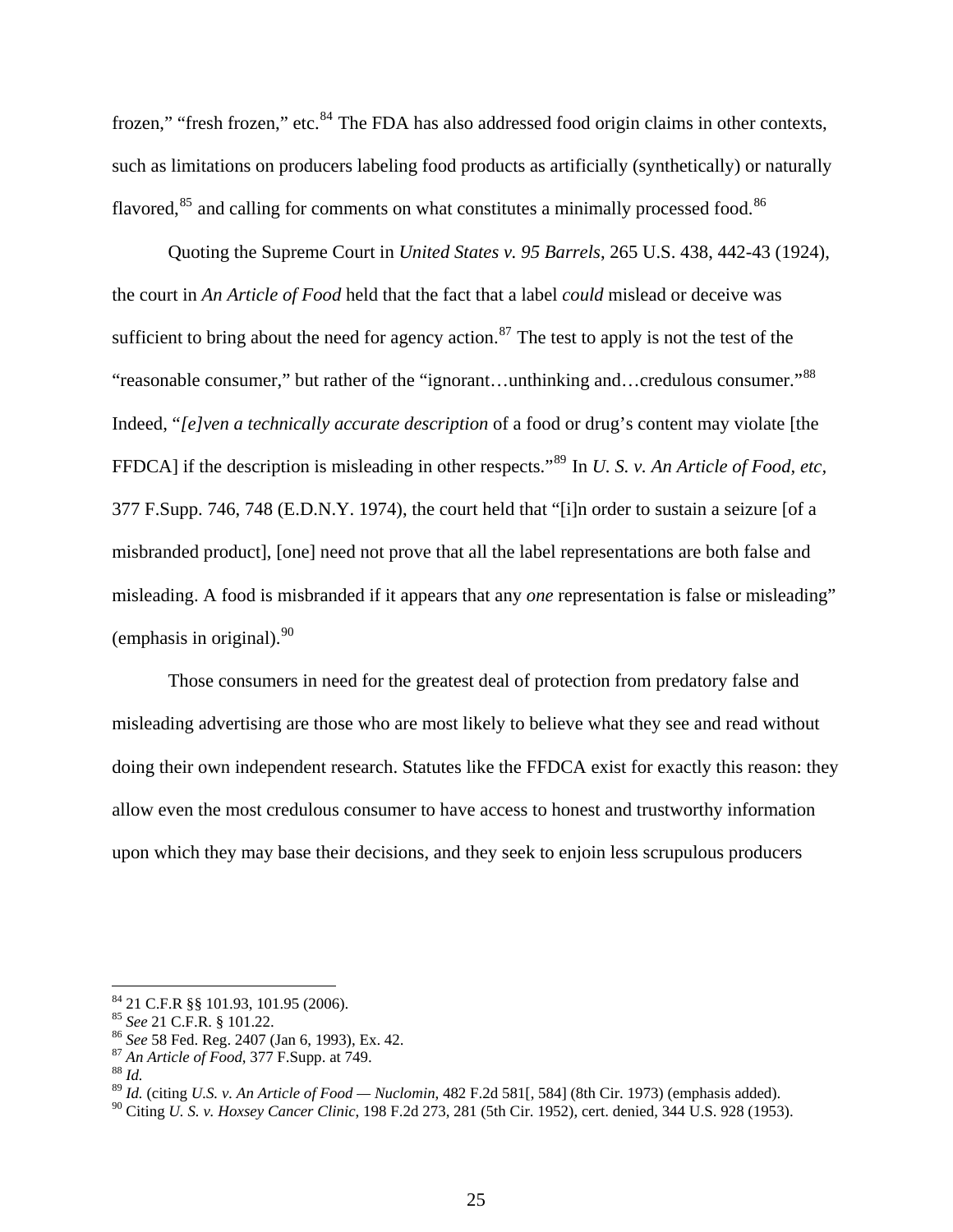from taking advantage of gullible purchasers.<sup>[91](#page-25-0)</sup> The common omission and misrepresentation of material facts on egg labels models the situation described in *An Article of Food*.

# **E. The proposed regulations remedy the common general misbranding of eggs described herein.**

The proposed regulations correct the general misbranding of eggs described in detail above. Labeling egg packages as "Free-Range Eggs," "Cage-Free Eggs," or "Eggs From Caged Hens" provides the material facts required by consumers in order to exercise effective market choice, and to obtain the product of their choice based on the most basic identification of the relevant production method used – aligning the represented method with the actual method. The proposed regulations also correct misleading express and implied claims by providing an accurate, informative, and unequivocal statement as to basic production method, alleviating the need to engage in costly, time-consuming, and repetitive ad hoc enforcement actions addressing the numerous examples of misrepresentations present in the market today. The public also supports government regulation of egg labeling.<sup>[92](#page-25-1)</sup>

# **F. Corrective regulation in the European Union alleviates confusion and protects consumer interests.**

 Misleading and false advertising in egg labeling has been a concern in the European Union ("EU") as well as in the United States. Public concern about animal welfare has been increasing, and with it, the need for labeling regulations.<sup>[93](#page-25-2)</sup> The EU has responded to this concern with regulatory action requiring the labeling of eggs. EU eggs must have a code on them – "1" stands for Free-Range eggs, "2" stands for Barn eggs (i.e. cage-free Eggs), and "3" for Eggs

<span id="page-25-0"></span><sup>&</sup>lt;sup>91</sup> *Article of Food,* 377 F.Supp. at 749 (reiterating the "ignorant, the unthinking and the credulous consumer" standard) (internal quotes omitted).

<span id="page-25-1"></span><sup>92</sup> *Laying Out the Facts™*, GOLIN/HARRIS INTERNATIONAL, 2004, *at*

<http://www.meatami.com/Content/PressCenter/AnimalCarePresentations/Head.pdf>(last visited Sept. 18, 2006), Ex. 2.

<span id="page-25-2"></span><sup>93</sup> *Fresh Calls for Welfare Labels,* FARMER'S WEEKLY INTERACTIVE, Jun. 19, 2006, *at* 

<http://www.fwi.co.uk/Articles/2006/06/19/95387/Fresh+calls+for+welfare+labels.html> (last visited Sept. 11, 2006), Ex. 44; *See also Report on Welfare Labeling,* FARM ANIMAL WELFARE COUNCIL ("FAWC"), Jun., 2006, Ex. 45.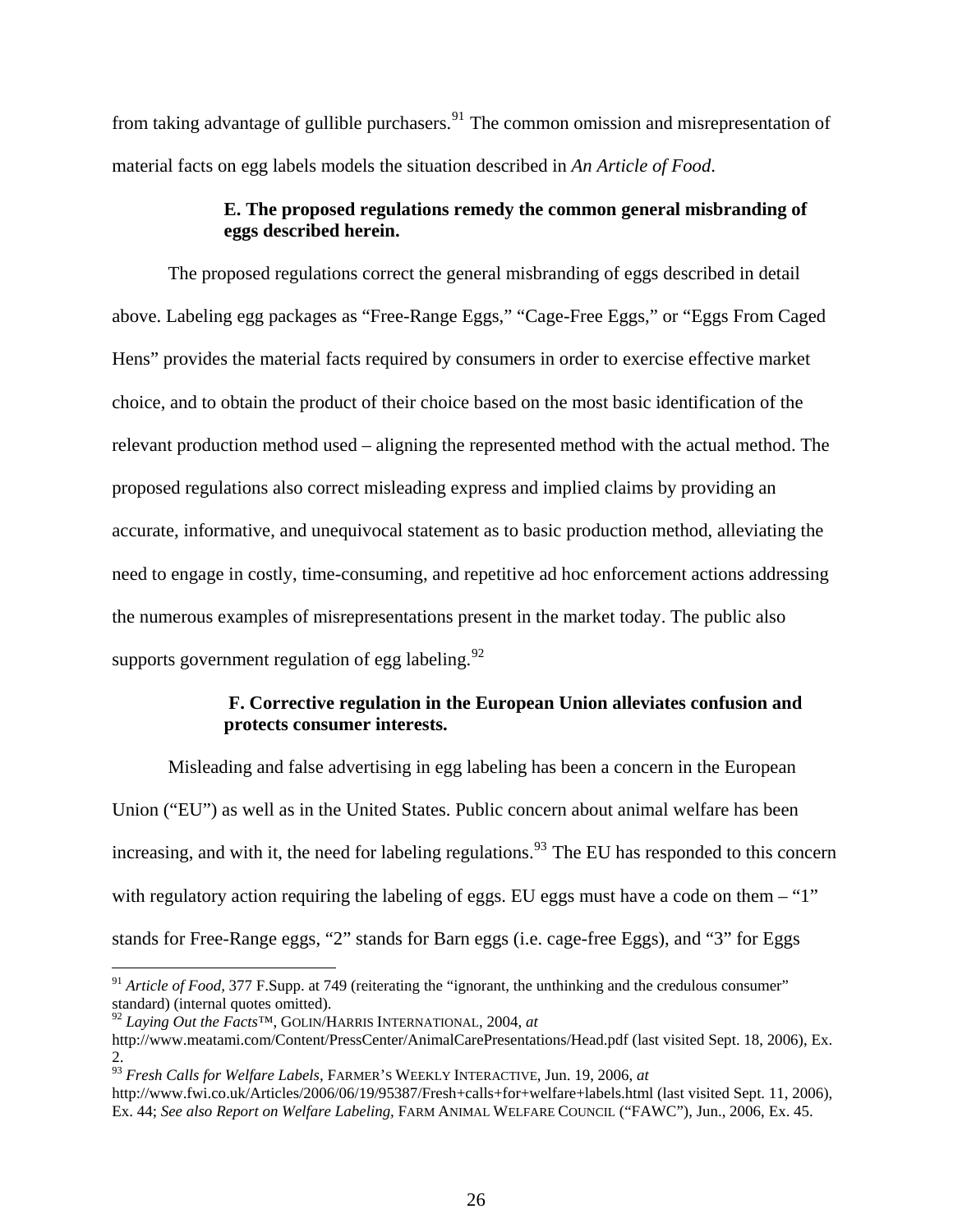from caged hens.<sup>[94](#page-26-0)</sup> European Commission Regulation (EC) No  $1651/2001$ ,  $2001$  O.J. (L 220) 5 (Ex. 43) cites and adopts Council Directive 1999/74/EC of July 19, 1999, and requires standardization of terms regarding cages. Article 1(7) of the EC regulation requires certain standardized labeling on how the laying hens were kept:

| On packs<br>Free range eggs | On Eggs<br>Free range |
|-----------------------------|-----------------------|
| Barn eggs [cage-free]       | Barn                  |
| Eggs from caged hens        | Cage                  |

These terms may be supplemented by indications referring to the particular characteristics of the respective farming method.

The terms on the eggs may be replaced by a code designating the producer's distinguishing number permitting to identify the farming method provided that the meaning of the code is explained on the pack.

This simple and clear system is effective for a jurisdiction as diverse in language, culture, and industry as the EU's 25 member states. The establishment of similar standards in the U.S. would be relatively simple. American consumers' concerns on production methods and right to clear labeling are at least as strong as European consumers'.

# **Economic Impact**

# **I. The costs of the regulation would be negligible.**

 $\overline{a}$ 

 Under the proposed regulation, egg producers who report using cage systems would face no additional costs. There is no price premium for cage eggs (which represent 98% of all eggs produced) relative to cage-free eggs, and thus no economic incentive to mislabel cage-free eggs as eggs from caged hens. Producers who report using cage systems would not require inspections to verify housing claims; and the costs of labeling changes "may be absorbed in the normal label

<span id="page-26-0"></span><sup>94</sup> *International – Egg Labeling,* ROYAL SOCIETY FOR THE PREVENTION OF CRUELTY TO ANIMALS ("RSPCA"), *at* [http://www.rspca.org.uk/servlet/Satellite?pagename=RSPCA/RSPCARedirect&pg=InternationalCampaigns&marke](http://www.rspca.org.uk/servlet/Satellite?pagename=RSPCA/RSPCARedirect&pg=InternationalCampaigns&marker=1&articleId=999516092840) [r=1&articleId=999516092840](http://www.rspca.org.uk/servlet/Satellite?pagename=RSPCA/RSPCARedirect&pg=InternationalCampaigns&marker=1&articleId=999516092840) (last visited Sept. 11, 2006), Ex. 46.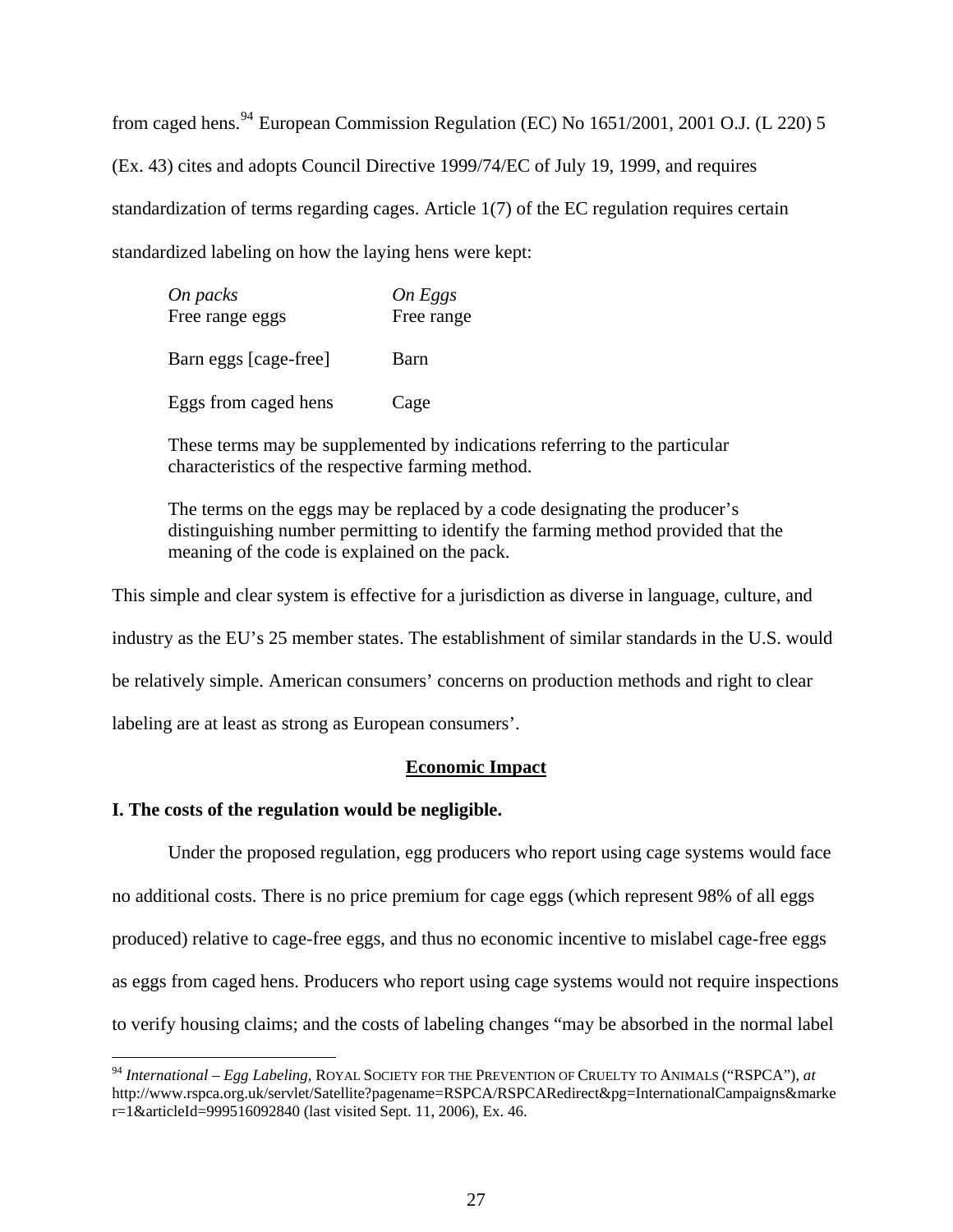change cycle if the compliance period is sufficiently long" to allow producers time to change printing plates or other printing mechanisms.<sup>[95](#page-27-0)</sup>

Only egg producers who report using cage-free or free-range systems, which amount to only 2% of eggs produced, would face additional costs. These producers' housing claims would need to be verified by an annual inspection. These costs are likely to be insignificant. Around one-third of U.S. table eggs<sup>[96](#page-27-1)</sup> are packed under USDA's voluntary egg grading service, a third-party assurance scheme. <sup>[97](#page-27-2)</sup> The USDA states the service costs are insignificant: "This assurance is available at little or no additional cost to consumers – eggs graded by USDA (eggs identified with the USDA grade shield) cost essentially the same as eggs without the USDA grade shield."<sup>[98](#page-27-3)</sup> There is no reason to believe a third-party assurance scheme for layer housing would be any more costly than USDA egg grading. In fact, annual inspection of housing systems would involve considerably less labor than egg grading.

Two animal welfare certification schemes for cage-free eggs already exist in the United States: Humane Farm Animal Care and Free Farmed.<sup>[99](#page-27-4)</sup> Egg producers complying with these certifications pay a \$400 annual inspection fee and a royalty fee of \$0.04 per case of 30 dozen eggs. In the United Kingdom, the RSPCA administers the Freedom Foods label on eggs,

<span id="page-27-0"></span><sup>95</sup> *See* Elise Golan, Fred Kuchler & Lorraine Mitchell, ECONOMICS OF FOOD LABELING, AGRICULTURAL ECONOMICS REPORT, U.S. DEP'T OF AGRIC., NUMBER 793 (2000) at 16, reprinted in Elise Golan, Fred Kuchler & Lorraine Mitchell, *Economics of Food Labeling*, 24 Journal of Consumer Policy 117 (June 2001) (internal citations omitted), Ex. 32.

<span id="page-27-1"></span><sup>&</sup>lt;sup>96</sup> "Table eggs" are defined as "eggs consumed as shell eggs, as opposed to eggs that are used to make egg products." Prevention of Salmonella Enteritidis in Shell Eggs During Production, 69 Fed. Reg. 56824, at 56827 (Sept. 22, 2004) (Codified at 21 C.F.R. pt. 16, 118), Ex. 47; "Table eggs" are also synonymous with "market eggs." *See* Don Bell, *Table Egg Layer Flock Projections and Economic Commentary* (2003), *available at* http://animalscience.ucdavis.edu/Avian/uepeconmemo203.htm (last visited Sept. 8, 2006), Ex. 48.

<span id="page-27-2"></span><sup>97</sup> *Egg Carton Labeling*, USDA (2006), *at* <http://www.ams.usda.gov/poultry/consumer/labelingexplained.htm> (last visited Sept. 11, 2006), Ex. 49.

<span id="page-27-4"></span><span id="page-27-3"></span>

<sup>98</sup> *Id.* <sup>99</sup>*Certified Humane,* HUMANE FARM ANIMAL CARE, *available at* <http://www.certifiedhumane.org/> (last visited Sept. 11, 2006), Ex. 50, and *Farm Animals: What does 'Free Farmed' Mean?*, AMERICAN HUMANE, *available at*  [http://www.americanhumane.org/site/PageServer?pagename=pa\\_farm\\_animals\\_ff\\_mean](http://www.americanhumane.org/site/PageServer?pagename=pa_farm_animals_ff_mean) (last visited Sept. 11, 2006), Ex. 51.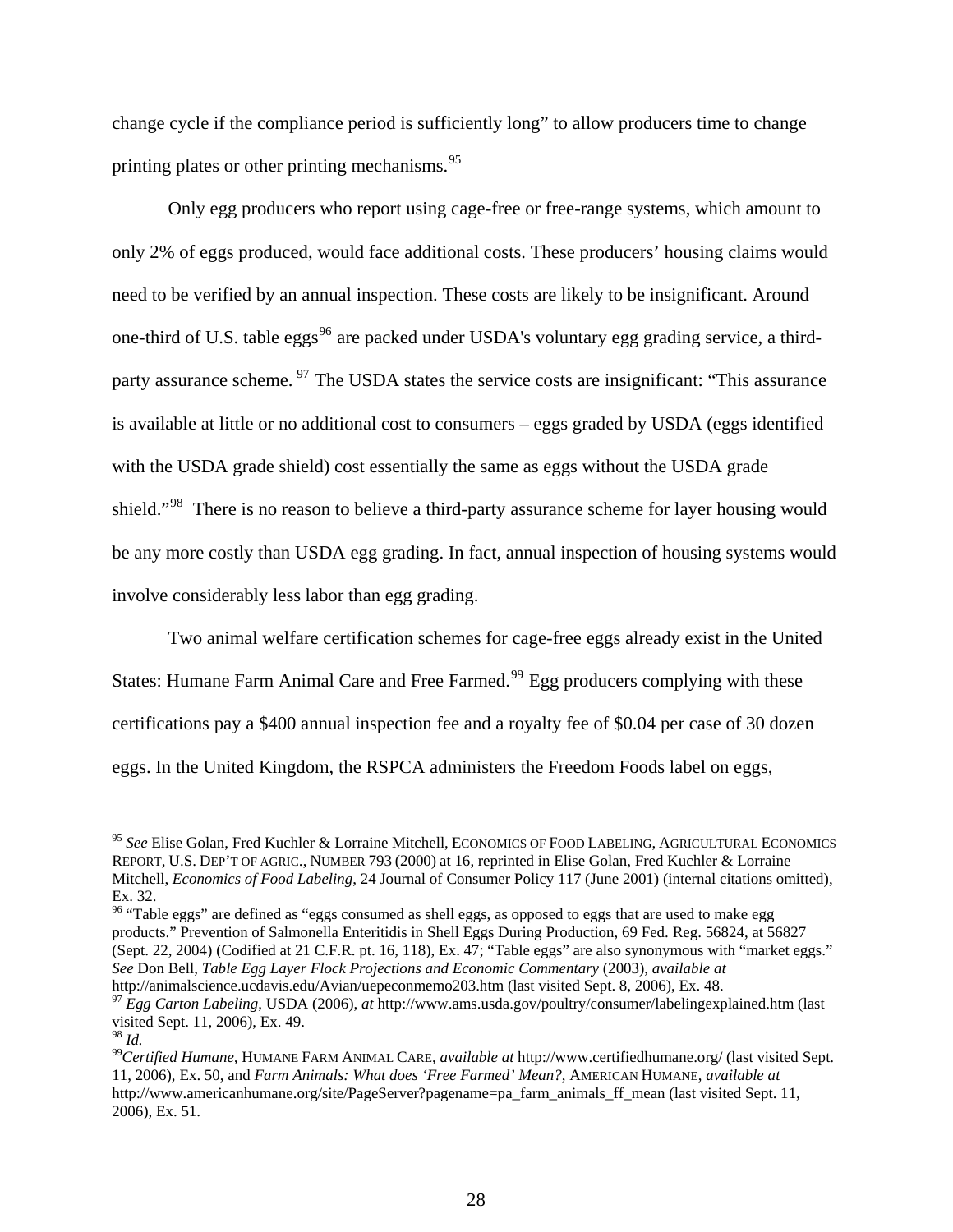charging an annual inspection fee of \$200 per 6,000 hens and a royalty fee of \$0.07 per case of 30 dozen eggs. A hen produces 260 eggs per year.<sup>[100](#page-28-0)</sup> A typical U.S. egg operation houses on the order of 100,000 hens, producing 72,000 cases of eggs per year.<sup>[101](#page-28-1)</sup> Thus the HFAC, AHA, and RSPCA certifications would cost a typical producer \$0.04-0.07 for royalties and \$0.006–0.05 for inspections per case of cage-free eggs. Total certification costs would be \$0.05–0.12 per case. Cage-free eggs cost between \$14.11 and \$17.60 per case to produce (12 to 40 percent more than battery egg production, which averages \$12.60 per case to produce).<sup>[102](#page-28-2)</sup> Mandatory certification and labeling would thus increase cage-free costs between 0.3 and 0.9 percent.

While cage-free egg producers would face slightly higher costs as a result of labeling, they would benefit from the reduction of inaccurate labeling claims that now cause unfair competition. Moreover, cage-free labeling costs could be passed on to cage-free egg consumers without loss of revenues. As discussed at length above, in surveys, consumers report a willingness to pay higher prices for eggs with animal welfare labels. Indeed, recent research suggests consumers are willing to pay an average of between 17- to 60-percent more for eggs with welfare assurances.<sup>[103](#page-28-3)</sup> Moreover, there are no close substitutes for eggs, and, as a result, consumers continue to purchase virtually the same number of eggs as prices increase. The ownprice elasticity of demand for shell eggs in the United States is  $-0.057$ .<sup>[104](#page-28-4)</sup> Thus, a 0.3 to 0.9-

<span id="page-28-0"></span><sup>100</sup> *Chickens and Eggs 2004 Summary*, USDA (2005), *available at* http://usda.mannlib.cornell.edu/reports/nassr/ poultry/pec-bbl/lyegan05.pdf (last visited Sept. 8, 2006), Ex. 52.

<span id="page-28-2"></span><span id="page-28-1"></span><sup>101</sup> *Id.* 102 Don Bell, *Table Egg Layer Flock Projections and Economic Commentary* (2003), *available at* http://animalscience.ucdavis.edu/Avian/uepeconmemo203.htm (last visited Sept. 8, 2006), Ex. 48; A. ELSON, *The laying hen: systems of egg production*, WELFARE OF THE LAYING HEN. (Perry GC ed., CABI Publishing 2004), Ex. 53.

<span id="page-28-3"></span><sup>103</sup> Richard Bennett & D. Larson, *Contingent valuation of the perceived benefits of farm animal welfare legislation: An explanatory survey*, 47(2) JOURNAL OF AGRICULTURAL ECONOMICS 224 at 229-231 (1996), Ex. 54; Richard Bennett, *Farm animal welfare and food policy*, 22 FOOD POLICY 281, 283-284 (1997), Ex. 55; J.C. Rolfe, *Ethical rules and the demand for free range eggs,* 29 JOURNAL OF AGRICULTURAL ECONOMICS 85 at 196-199 (2003), Ex. 56; Bennett, R. M. and Blaney, R.J.P. *Estimating the benefits of farm animal welfare legislation using the contingent valuation method*, JOURNAL OF AGRICULTURAL ECONOMICS 29, 85-98 (2003), Ex. 57.<br><sup>104</sup> Kuo Huang & Biing-Hwan Lin, *Estimation of Food Demand and Nutrient Elasticities from* 

<span id="page-28-4"></span>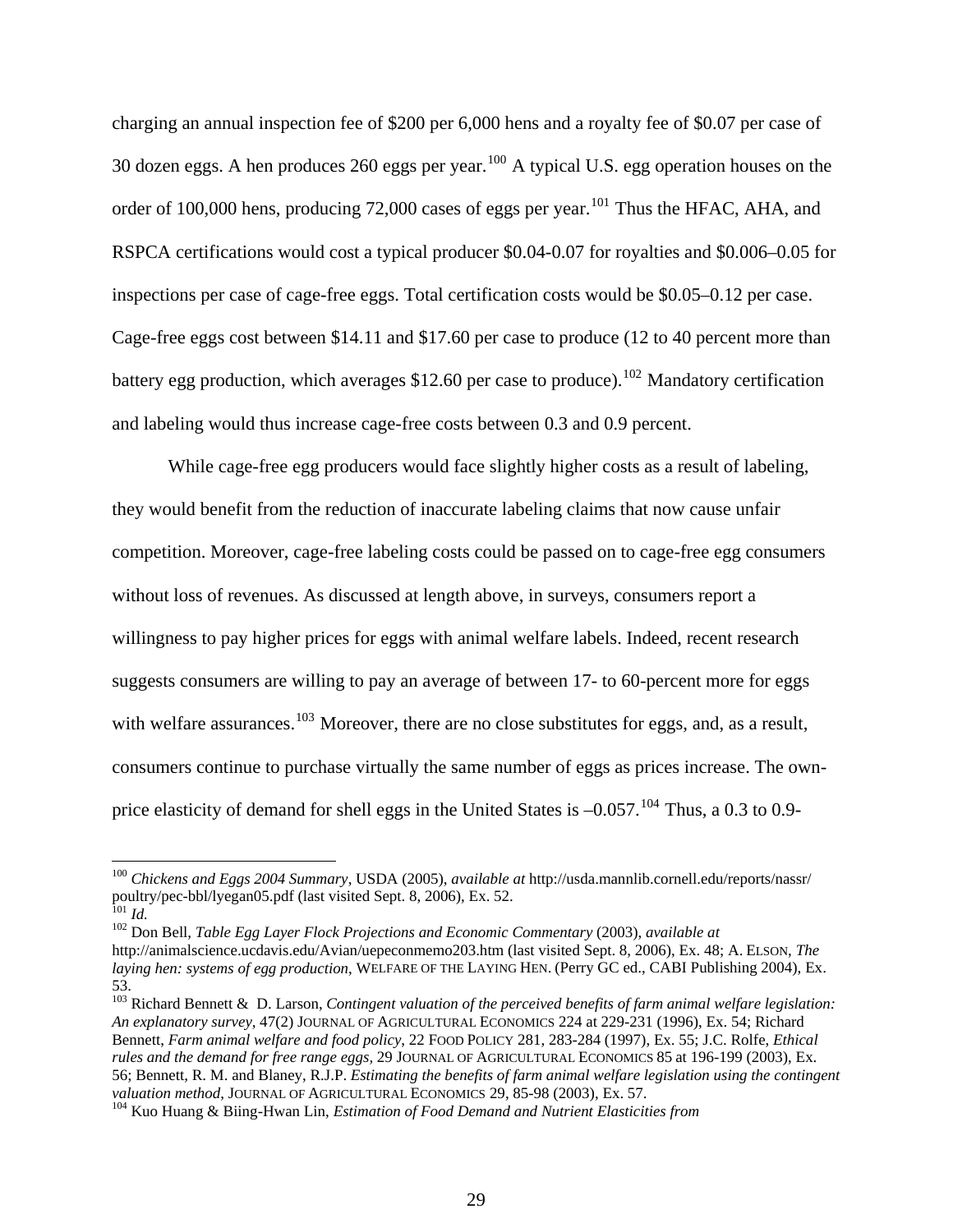percent increase in the retail price of cage-free eggs would decrease demand 0.02 to 0.05 percent. At this elasticity, producers could, as a group, pass increased costs on to consumers without any loss in profits. Cage-free egg consumers, in turn, would increase their annual average per capita expenditures on shell eggs by perhaps \$0.03 to \$0.09 for the roughly 260 eggs they consume per year, <sup>[105](#page-29-0)</sup> assuming cage-free egg consumers have similar egg consumption habits as the average egg consumer.<sup>[106](#page-29-1)</sup> As mandatory corrective disclosure of basic production method would not affect production costs for 98 percent of producers, and would increase production costs for 2 percent of producers by at most 0.9 percent, and as these costs could be passed onto consumers with no loss in revenue, certification should have no significant effect on the productivity of wage earners, businesses, or government; on the supplies of important materials, products, or services; on employment; or on energy supply or demand.

#### **Environmental Impact**

This petition qualifies for categorical exclusion under 21 C.F.R. §§ 25.15, 25.30(h) and 25.30(k) (2006), and therefore does not require the preparation of an environmental assessment or an environmental impact statement. The action requested in this petition will not have any significant effect on the quality of the human environment. In accordance with the requirements of 21 C.F.R. § 25.15, we assert that we are not aware of any extraordinary circumstances.

#### **Conclusion**

 As described herein, the labeling of shell eggs in the United States today fails to reveal to consumers certain material facts which substantially influence their purchase decisions and

<span id="page-29-0"></span>*Household Survey Data (TB-1887)*, USDA ECONOMIC RESEARCH SERVICE, 11, 20-30 (September 2000), Ex. 58. <sup>105</sup> *Table 24 – Eggs: Per capita consumption of shell eggs and egg products*, ECONOMIC RESEARCH SERVICE,

<span id="page-29-1"></span>USDA, at http://usda.mannlib.cornell.edu/usda/ers/89007/table0024.xls (last visited Sept. 21, 2006), Ex. 59.<br><sup>106</sup> Chickens and Eggs 2004 Summary, NATIONAL AGRICULTURAL STATISTICS SERVICE, USDA (2005), available at http://usda.mannlib.cornell.edu/usda/nass/PoulProdVa//2000s/2005/PoulProdVa-04-29-2005.pdf (last visited Sept. 12, 2006), Ex. 52.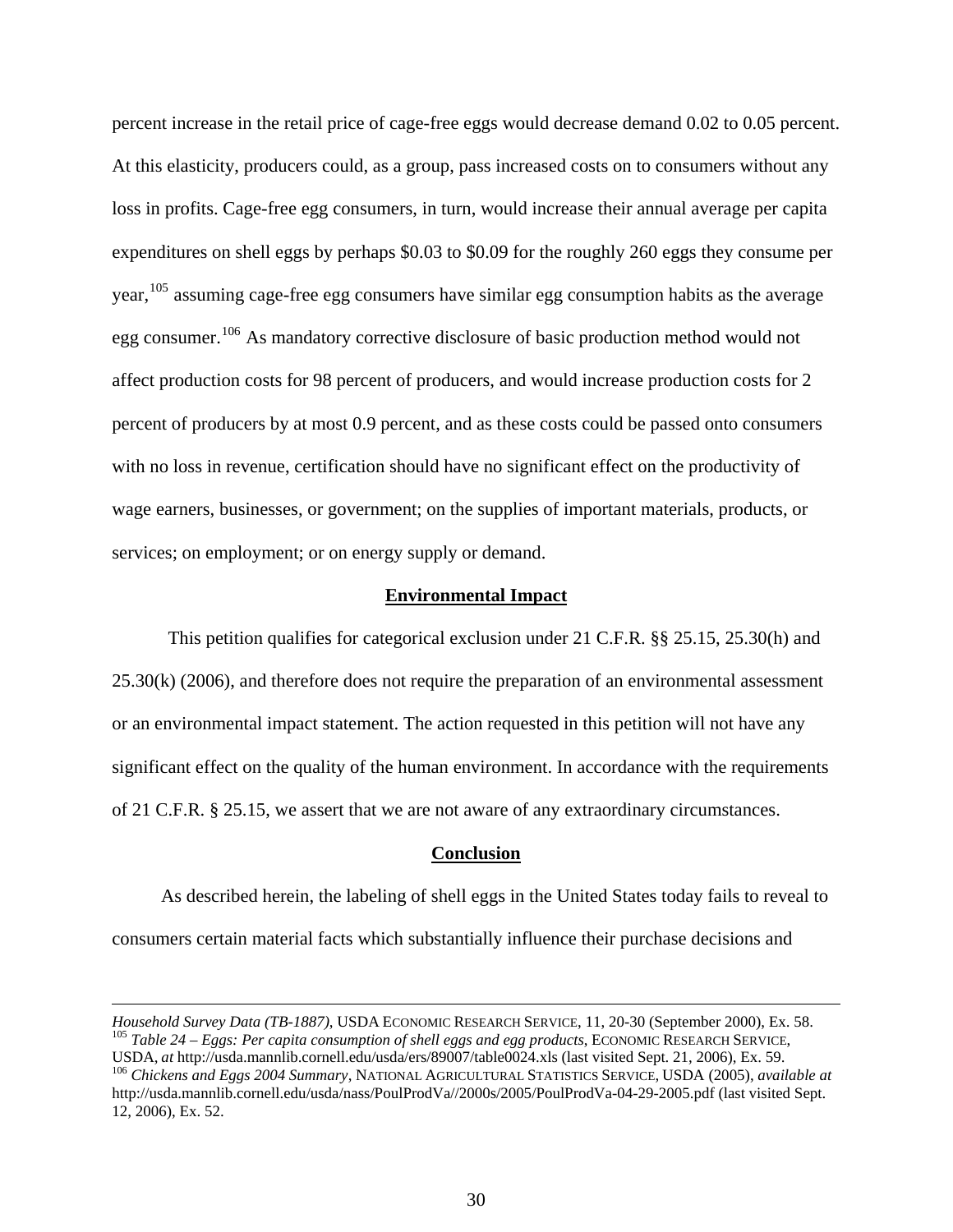commonly egg labels employ misleading express and implied claim which result in a material and significant difference between the product sold and what it purports to be, all in violation of federal law. The proposed regulations would correct this, effectuate the goals of the statutes discussed herein, and in light of the increasing and prevalent nature of the misrepresentations, best fulfill the FDA's mandate to prohibit the misbranding of food products.